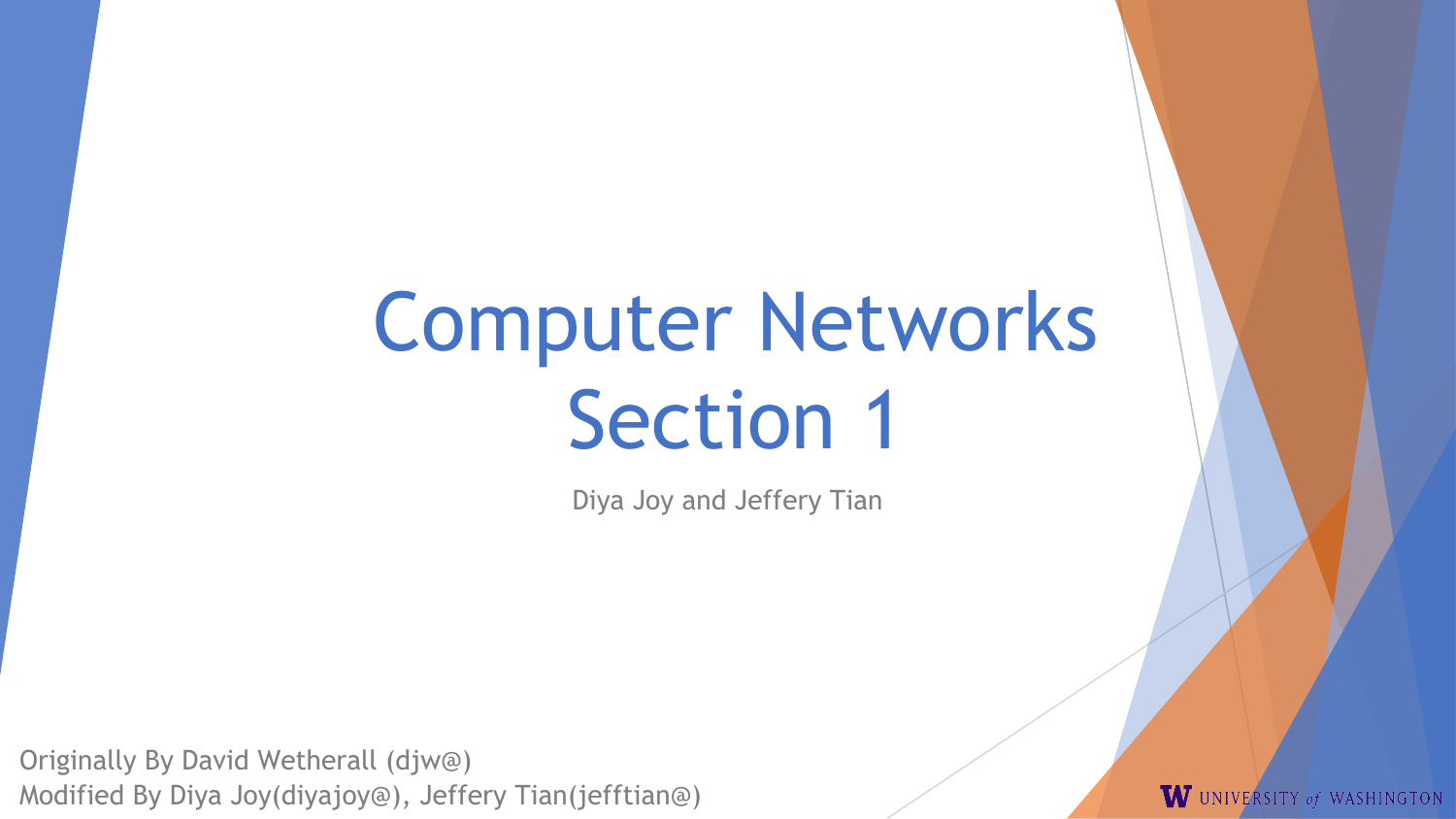## **Outline**

- Administrivia
- Icebreaker
- Project 1 and Socket API
- Traceroute

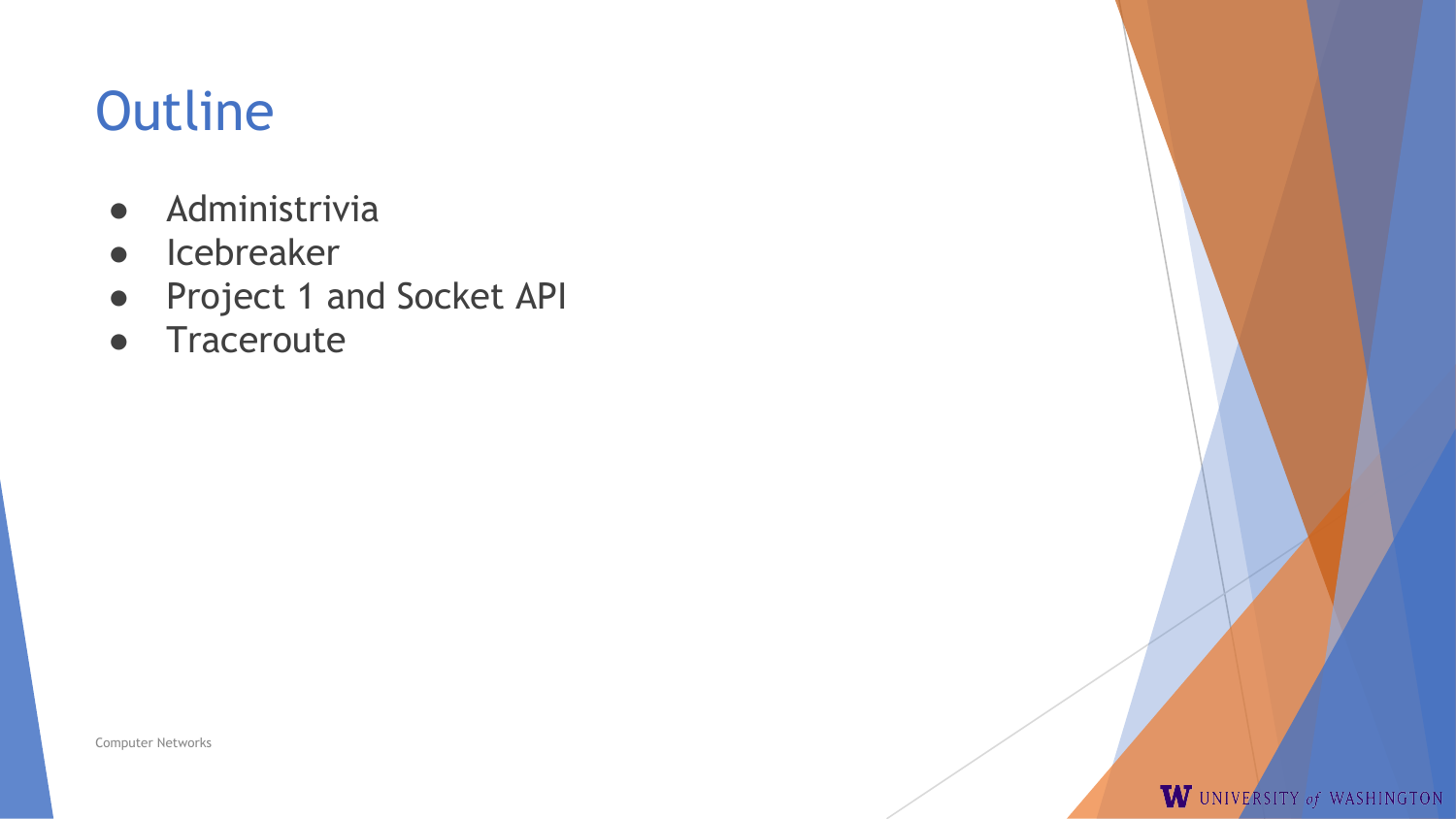### Administrivia

- $\Box$  3 Projects (15% + 17% + 18%)
	- $\Box$  Post on Ed if you cannot find a partner
- $\Box$  Assignments (10%)
	- Assignment 1: Read the textbook!
	- What is RTT?
- $\Box$  Surprise Quizzes (5%)
- $\Box$  Midterm (15%) and Final (20%)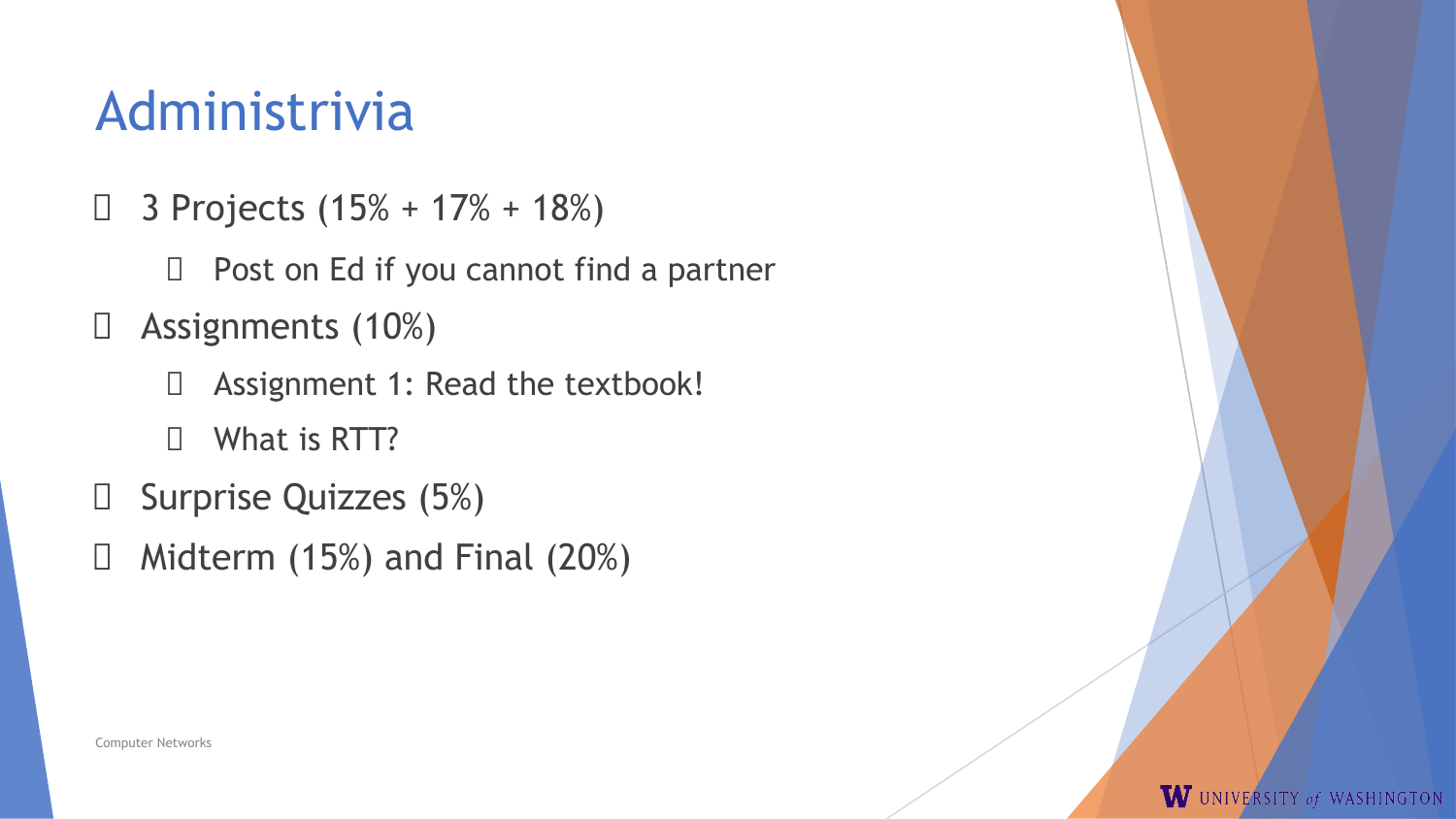### Ice Breakers

- Introduce yourself
	- Name
	- Pronouns
	- □ Favorite non-cs class
	- As a group, decide on a favorite ice cream flavor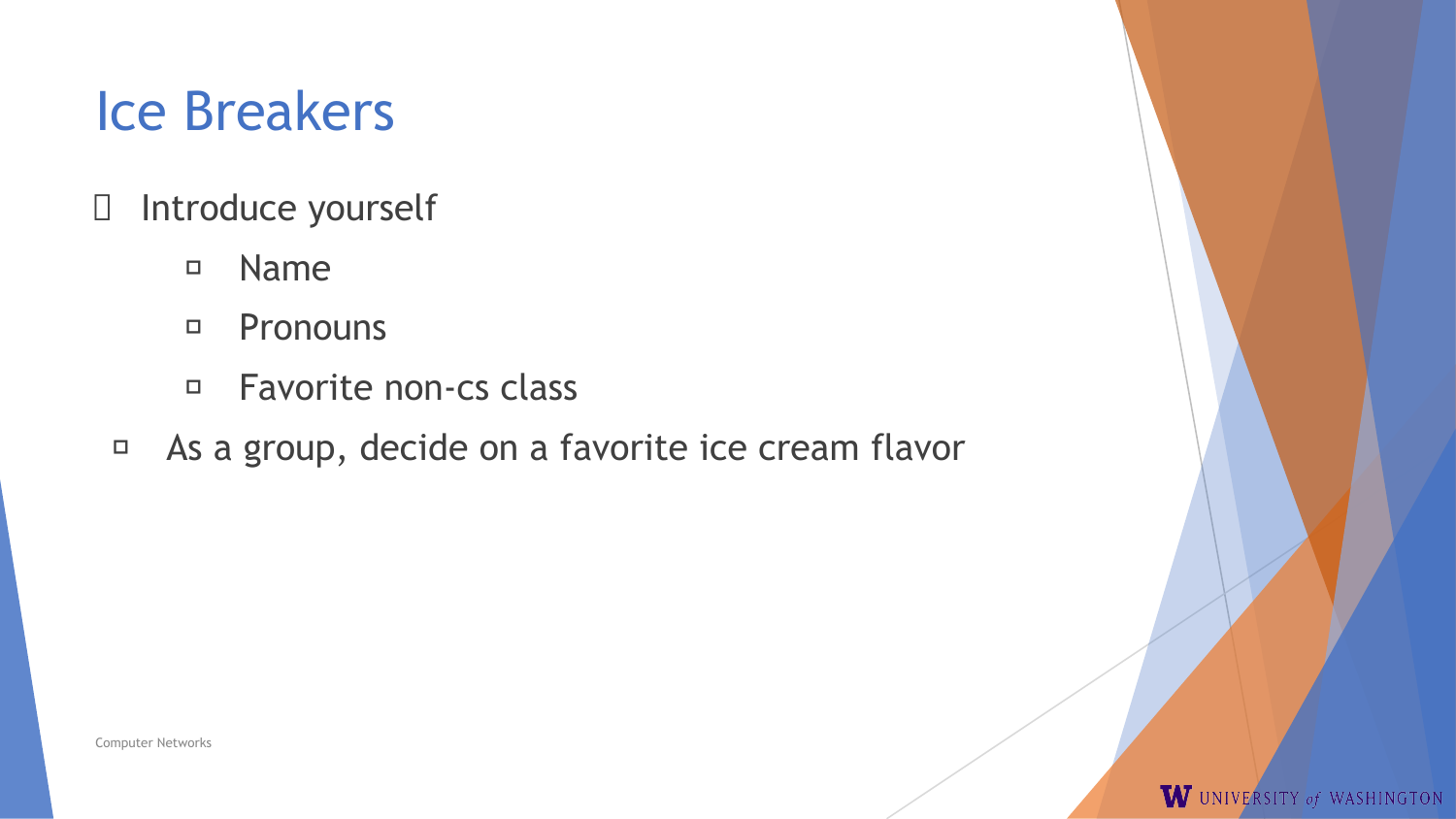### Network-Application Interface

- $\Box$  Defines how apps use the network
	- Application Layer APIs
	- $\Box$  Lets apps talk to each other
	- $\Box$  hides the other layers of the network



#### The 7 Layers of OSI

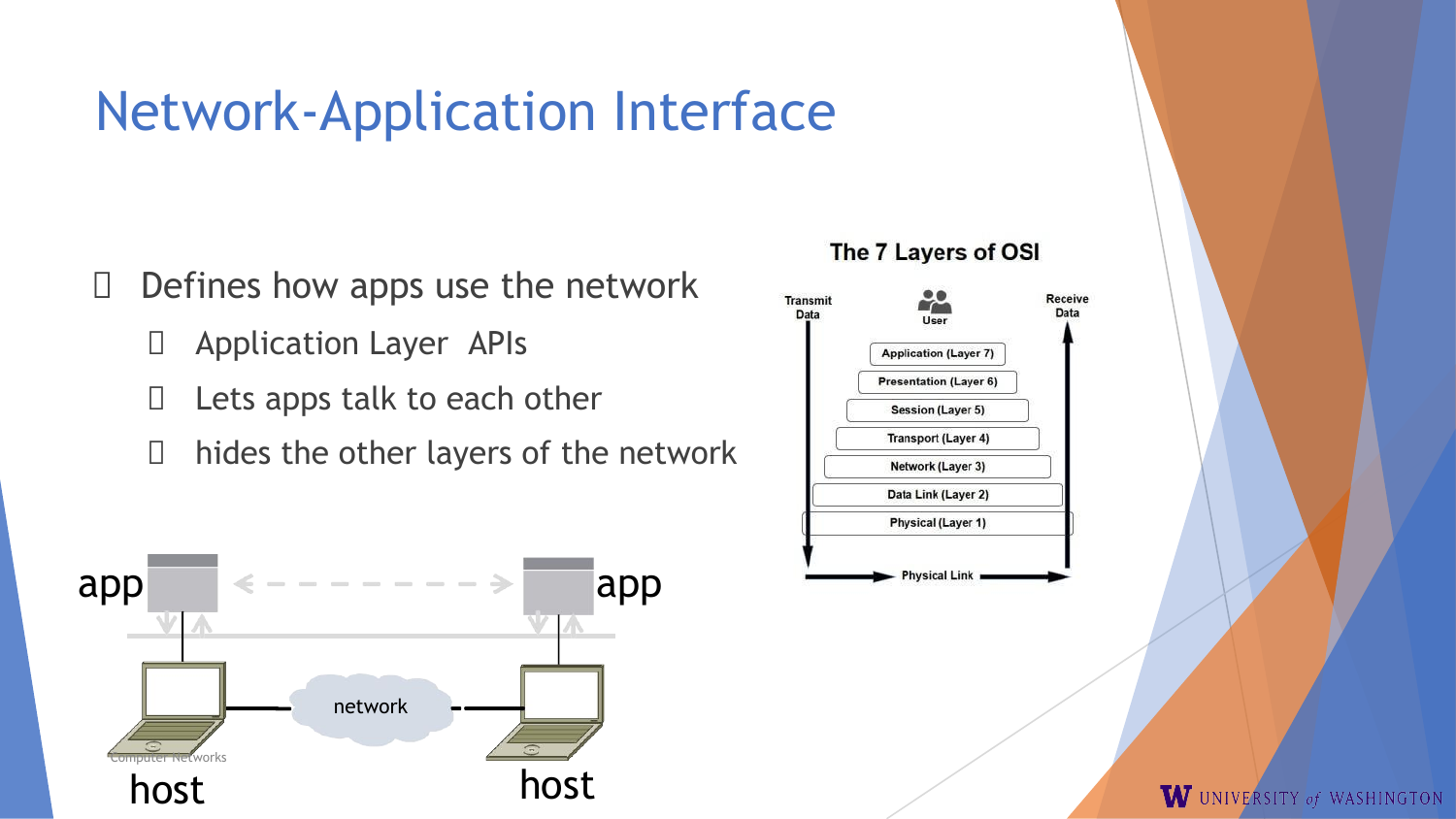### Project 1

- Simple Client
	- $\Box$  Send requests to attu server
	- Wait for a reply
	- $\Box$  Extract the information from the reply
	- □ Continue…
- □ Simple Server
	- $\Box$  Server handles the Client requests
	- Multi-threaded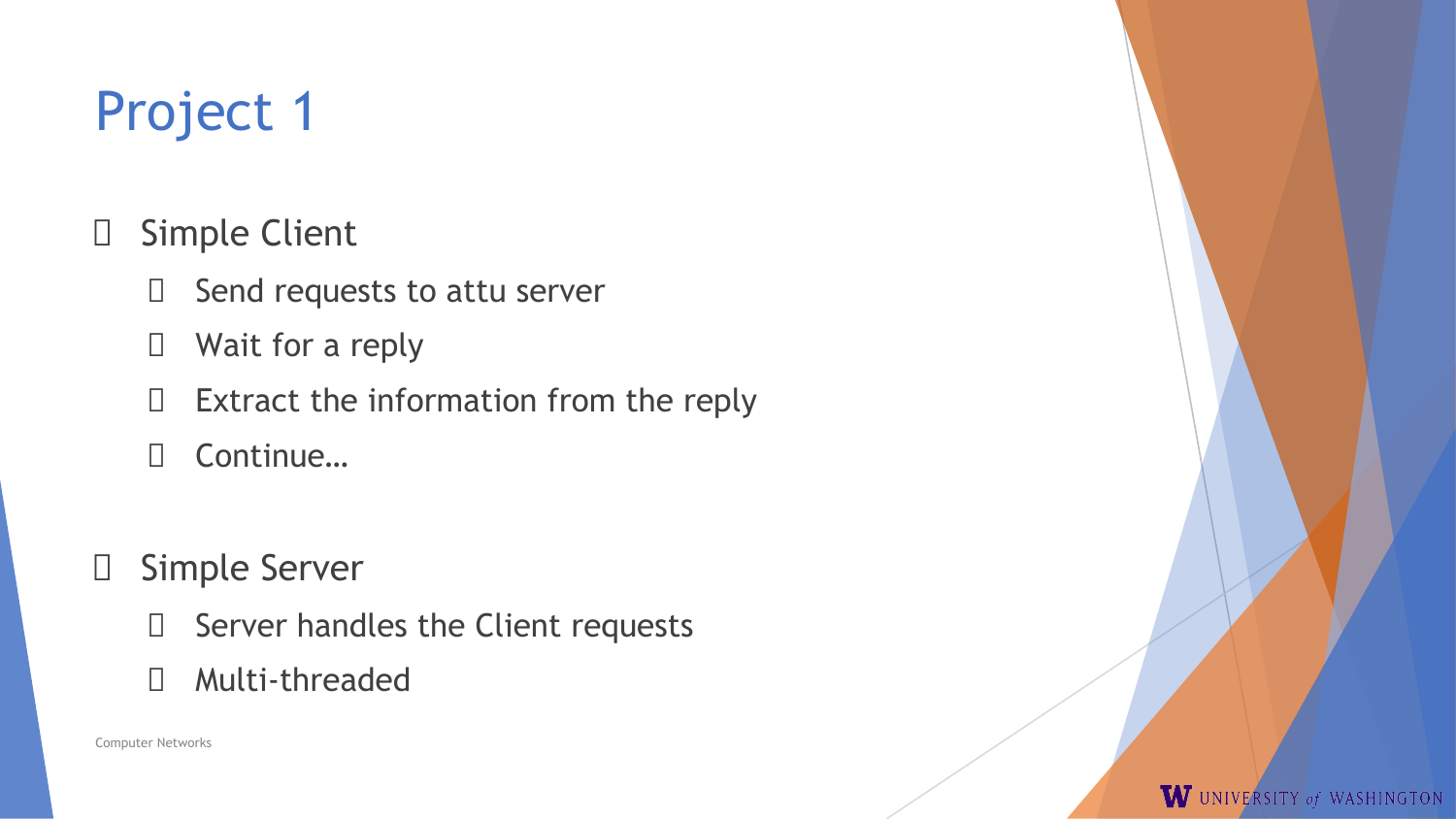### Project 1

 $\Box$  This is the basis for many apps!

 $\Box$  File transfer: send name, get file (§6.1.4)

- □ Web browsing: send URL, get page
- Echo: send message, get it back

 $\Box$  Let's see how to write this app ...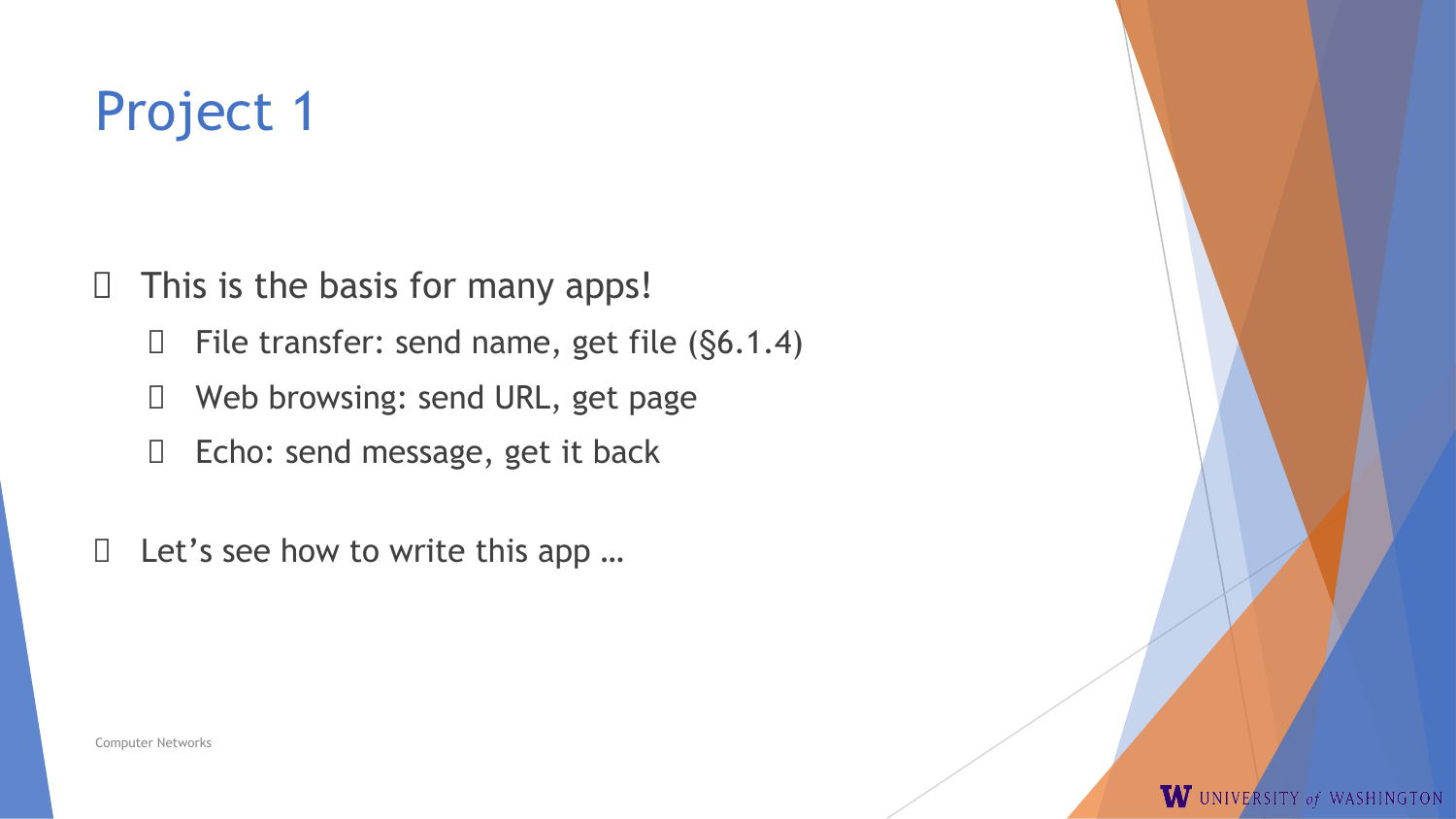### Socket API (Generalized)

 $\Box$  Simple application-layer abstractions (APIs) to use the network

- The network service API used to write all Internet applications
- $\Box$  Part of all major OSes and languages; originally Berkeley (Unix) ~1983
- Two kinds of sockets
	- $\Box$  Streams (TCP): reliably send a stream of bytes
	- $\Box$  Datagrams (UDP): unreliably send separate messages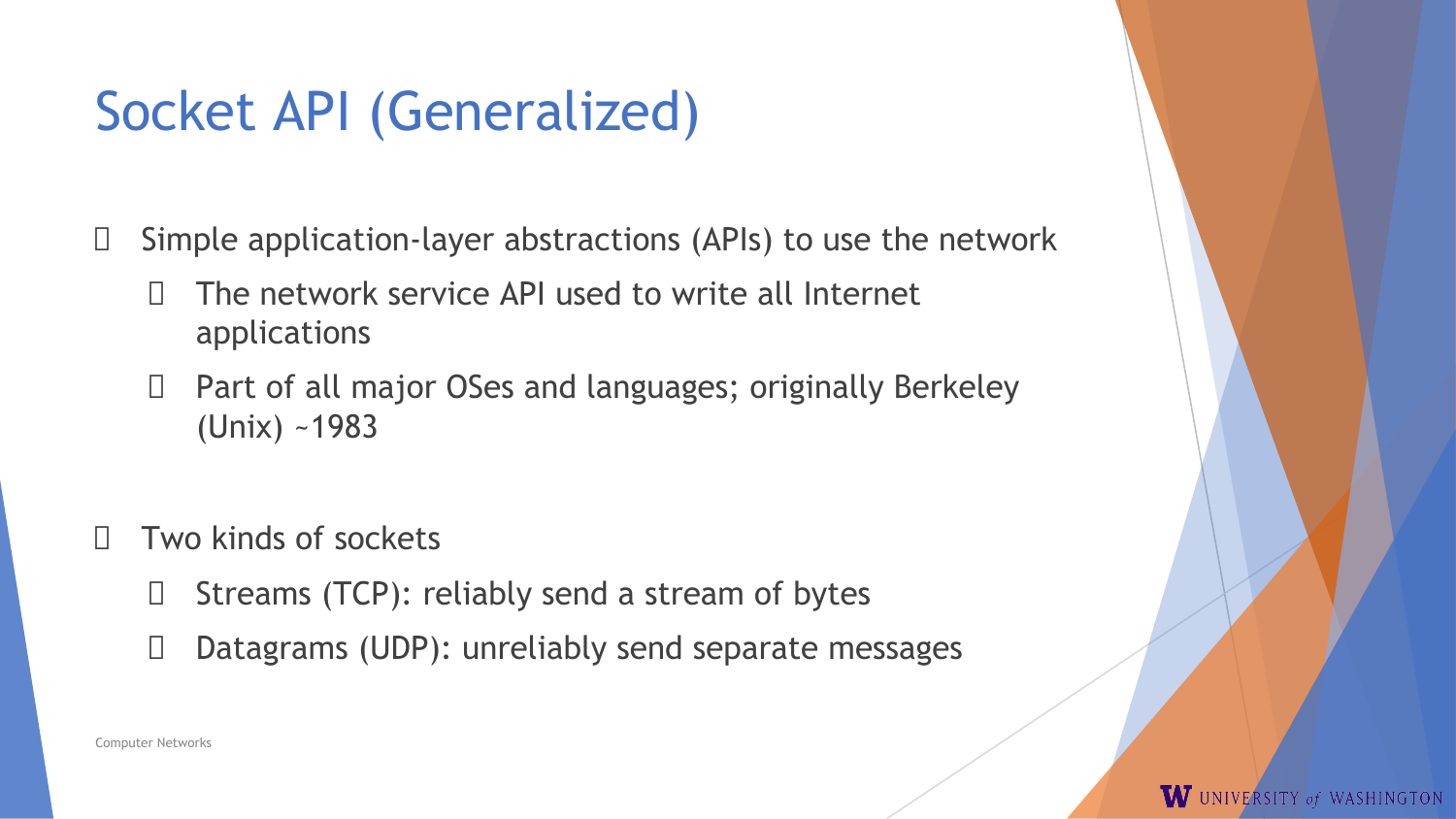### Socket API (2)

- $\Box$  Sockets let apps attach to the local network at different ports
	- $\Box$  Ports are used by OS to distinguish services/apps using internet

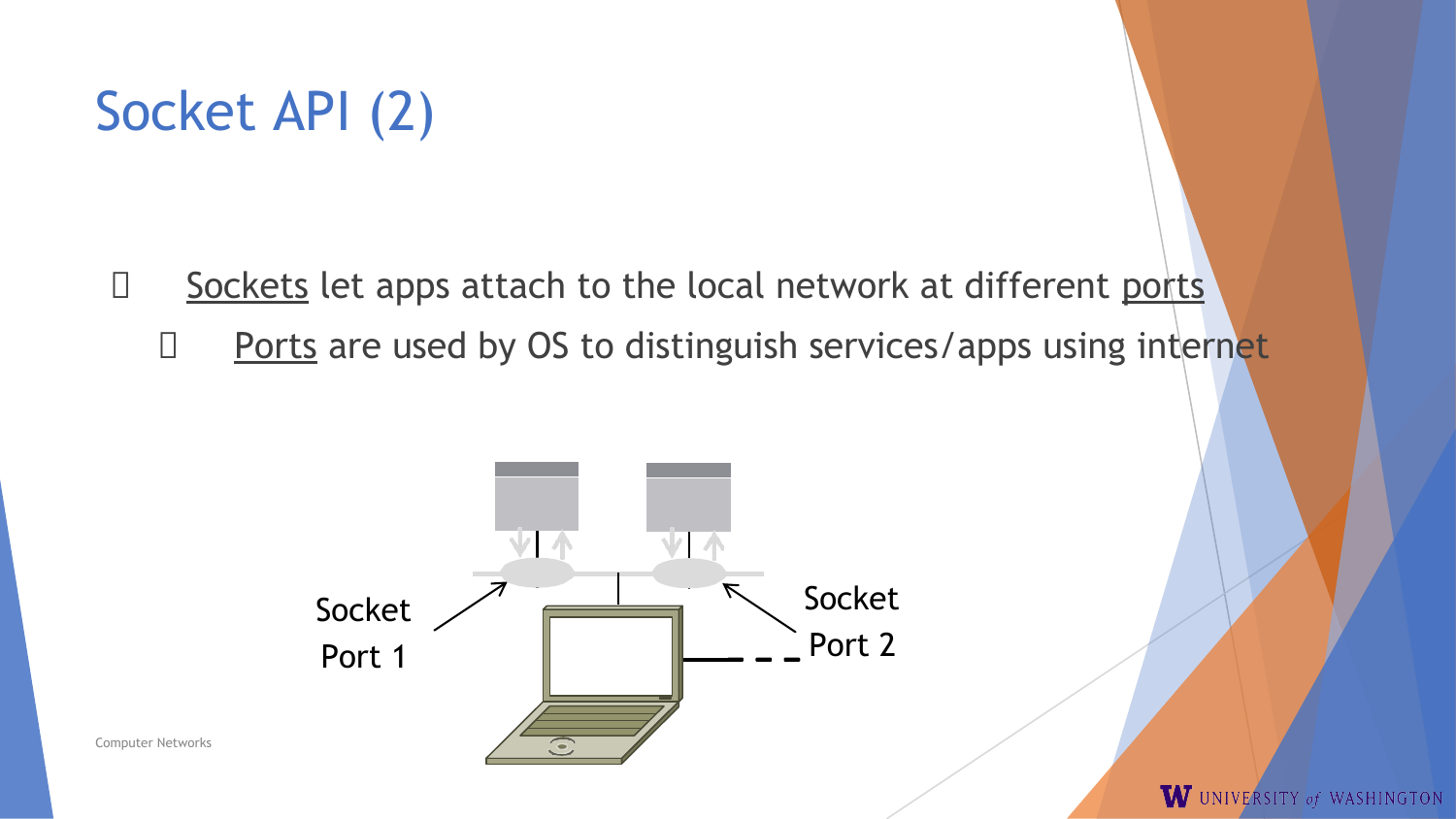### Socket API (3)

| <b>Primitive</b> | Meaning                                           |  |
|------------------|---------------------------------------------------|--|
| <b>SOCKET</b>    | Create a new communication endpoint               |  |
| <b>BIND</b>      | Associate a local address (port) with a socket    |  |
| <b>LISTEN</b>    | Announce willingness to accept connections; (give |  |
|                  | queue size)                                       |  |
| <b>ACCEPT</b>    | Passively establish an incoming connection        |  |
| <b>CONNECT</b>   | Actively attempt to establish a connection        |  |
| <b>SEND</b>      | Send some data over the connection                |  |
| <b>RECEIVE</b>   | Receive some data from the connection             |  |
| <b>CLOSE</b>     | Release the connection                            |  |

Computer Networks

https://docs.oracle.com/javase/8/docs/api/java/net/Socket.html https://docs.oracle.com/javase/8/docs/api/java/net/ServerSocket.html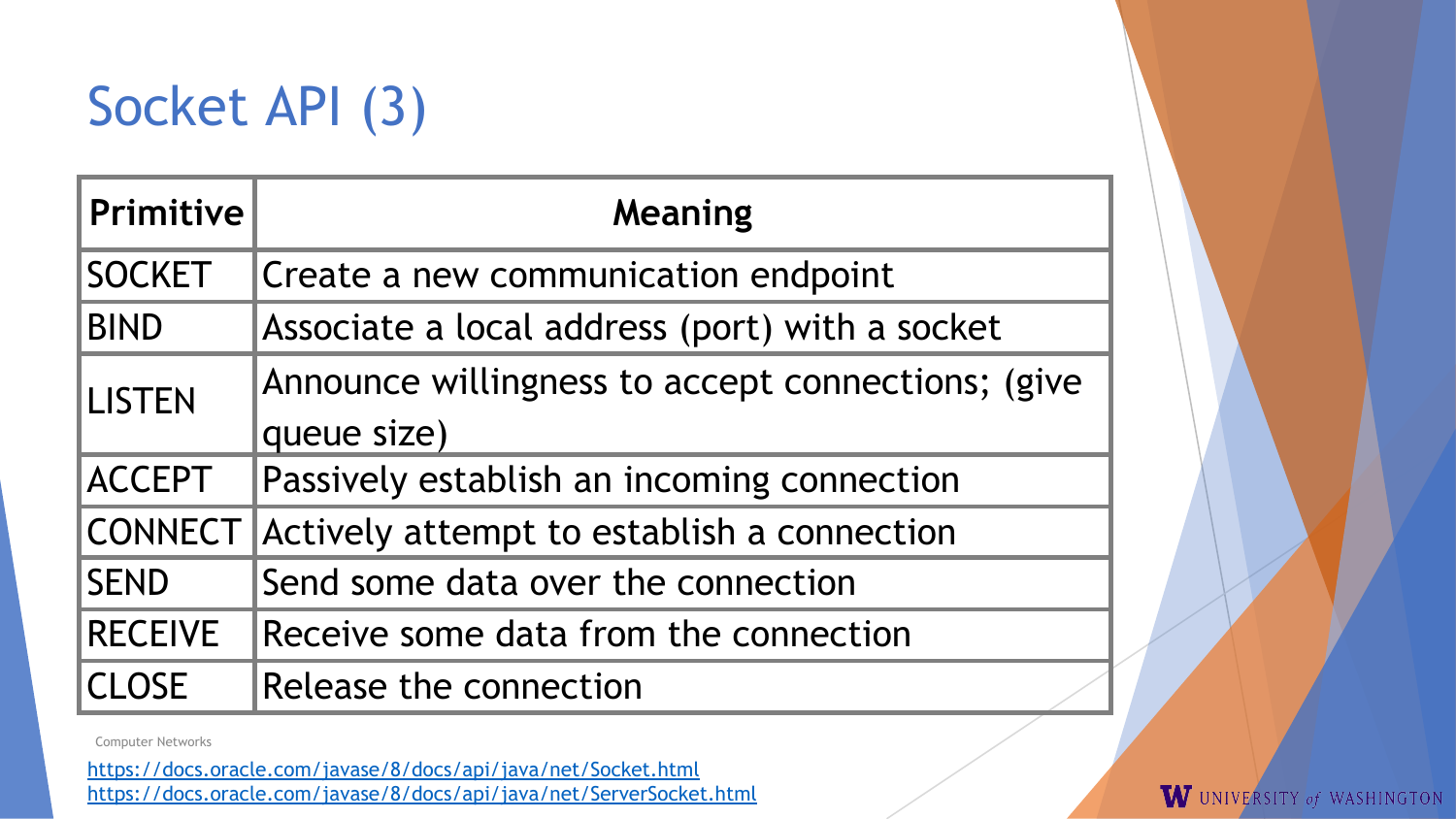

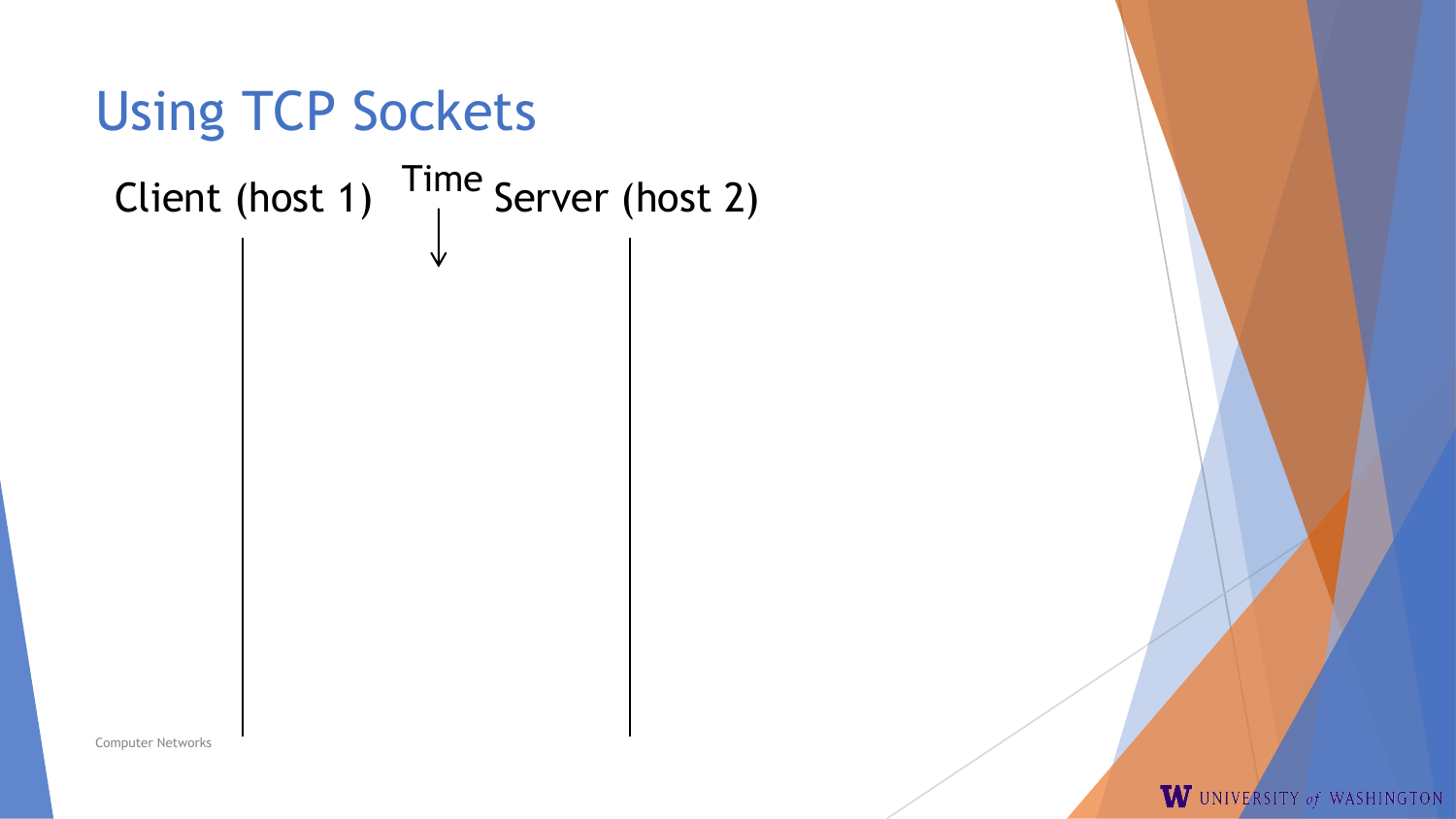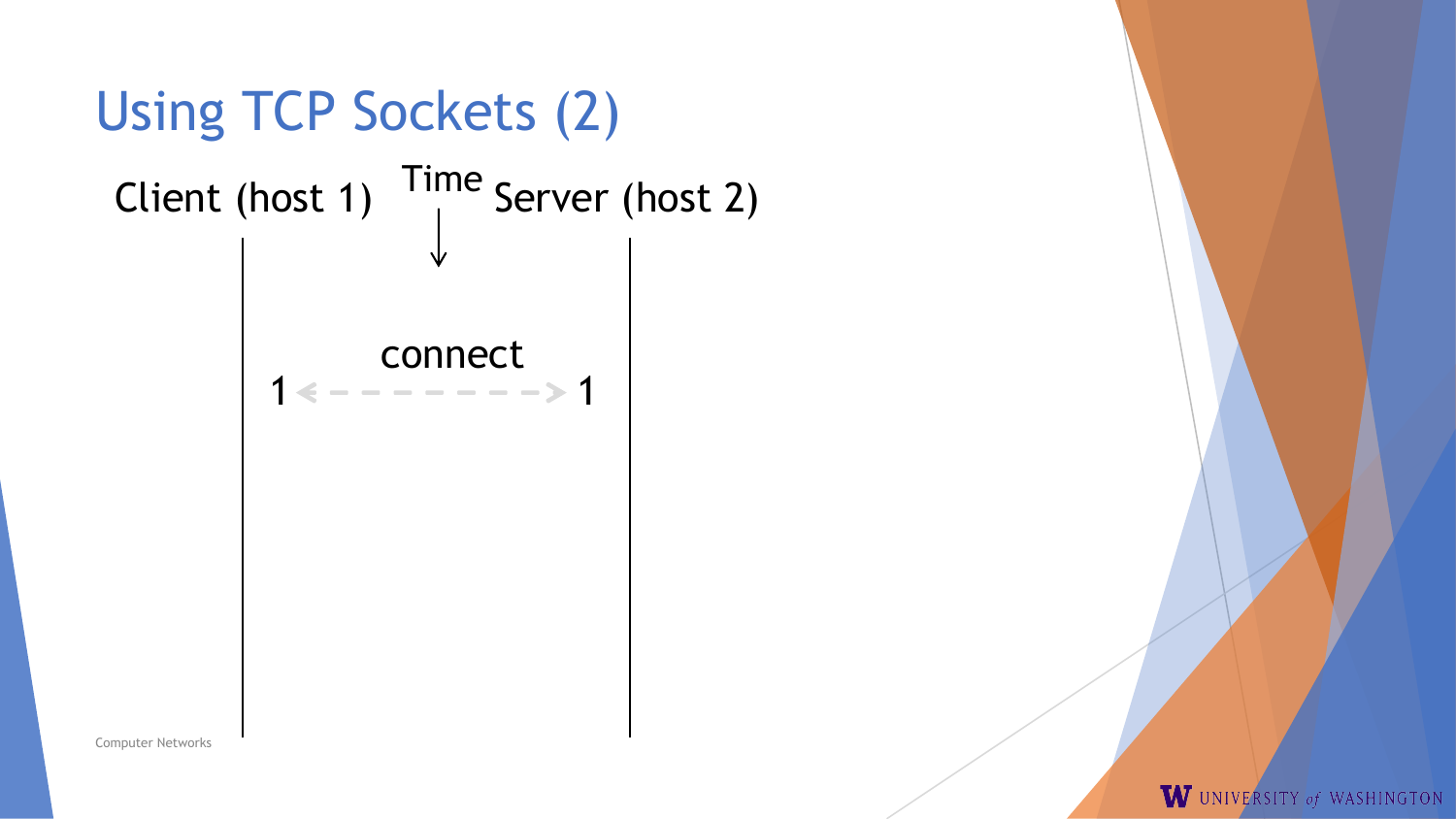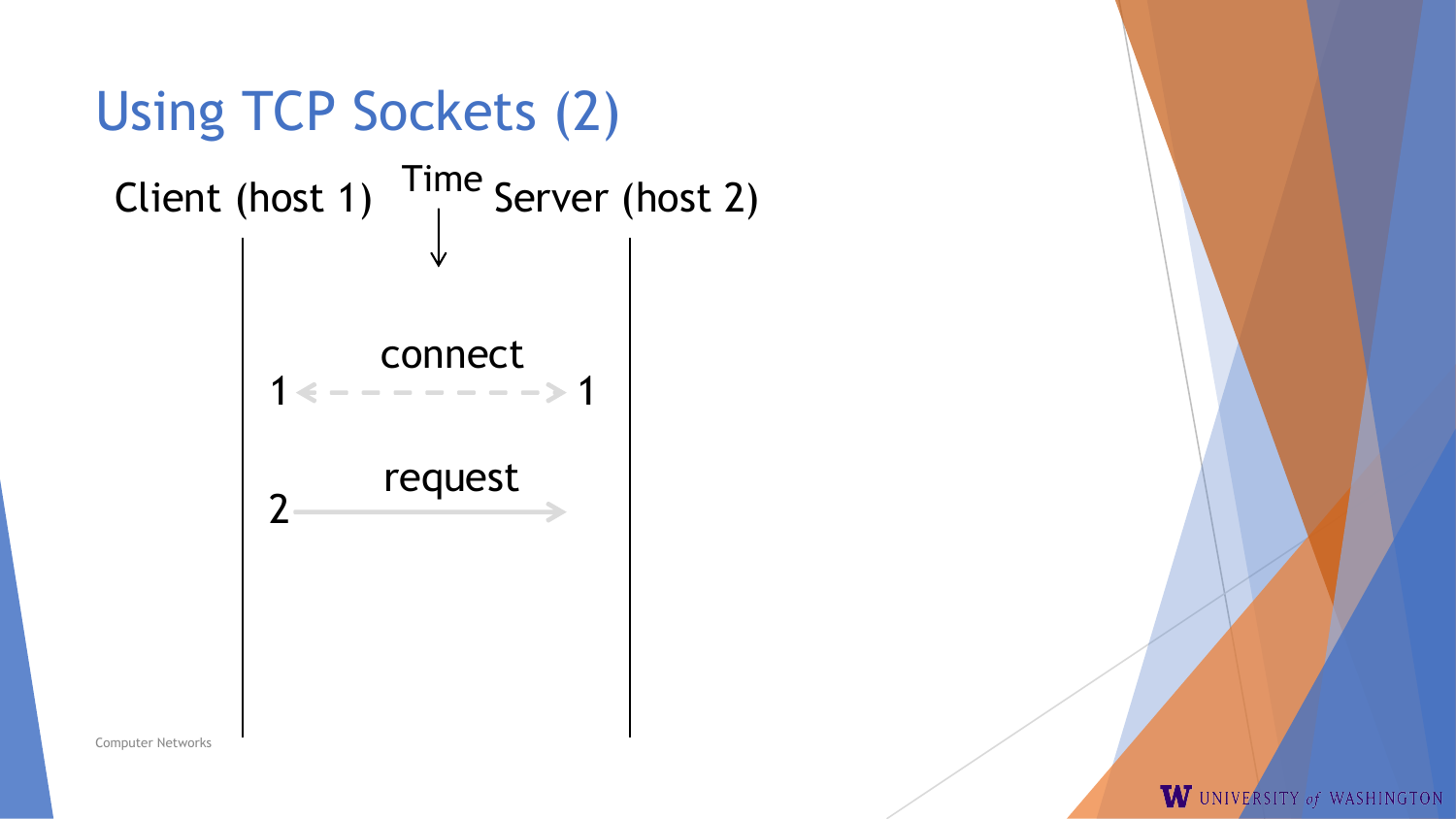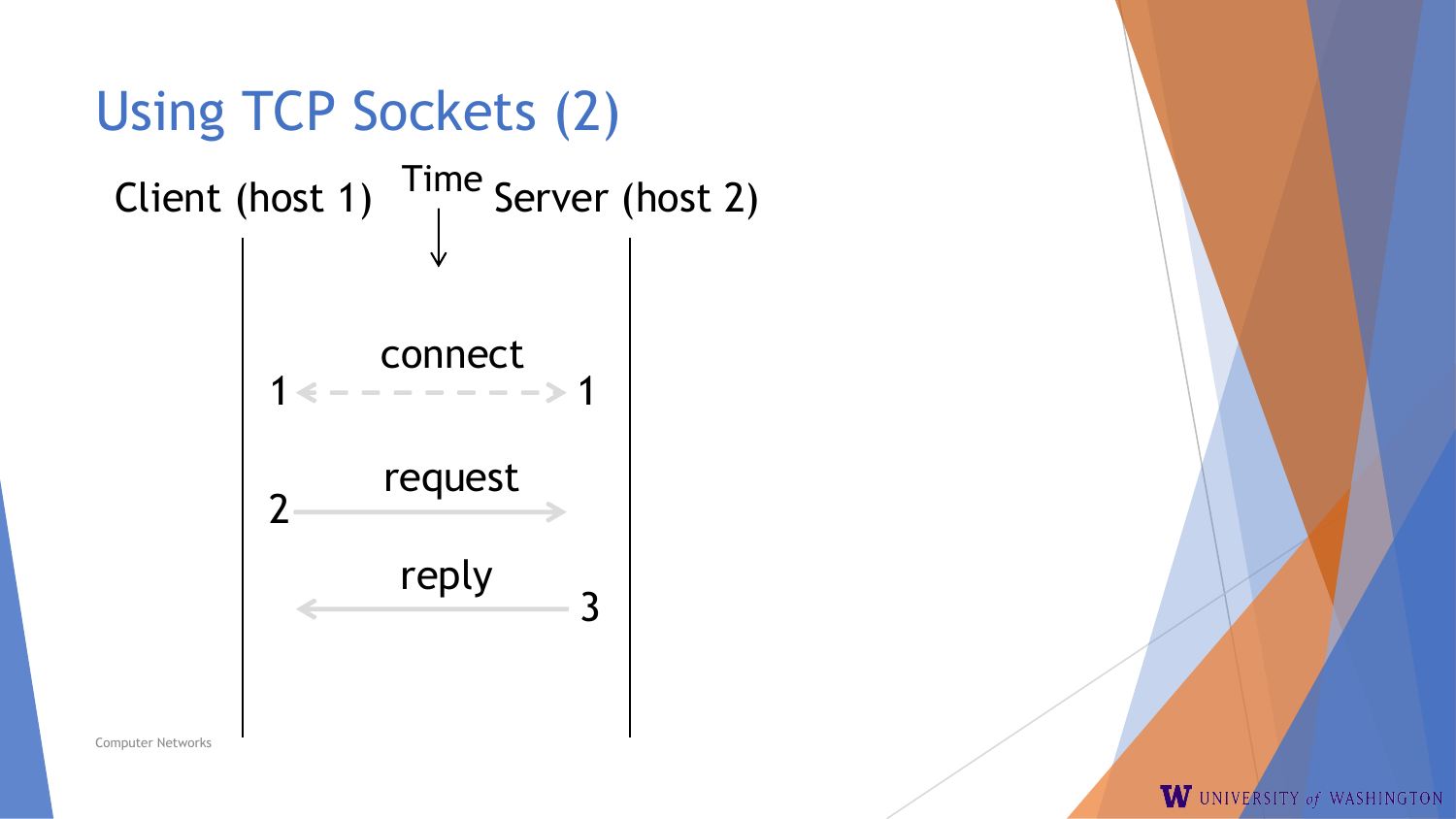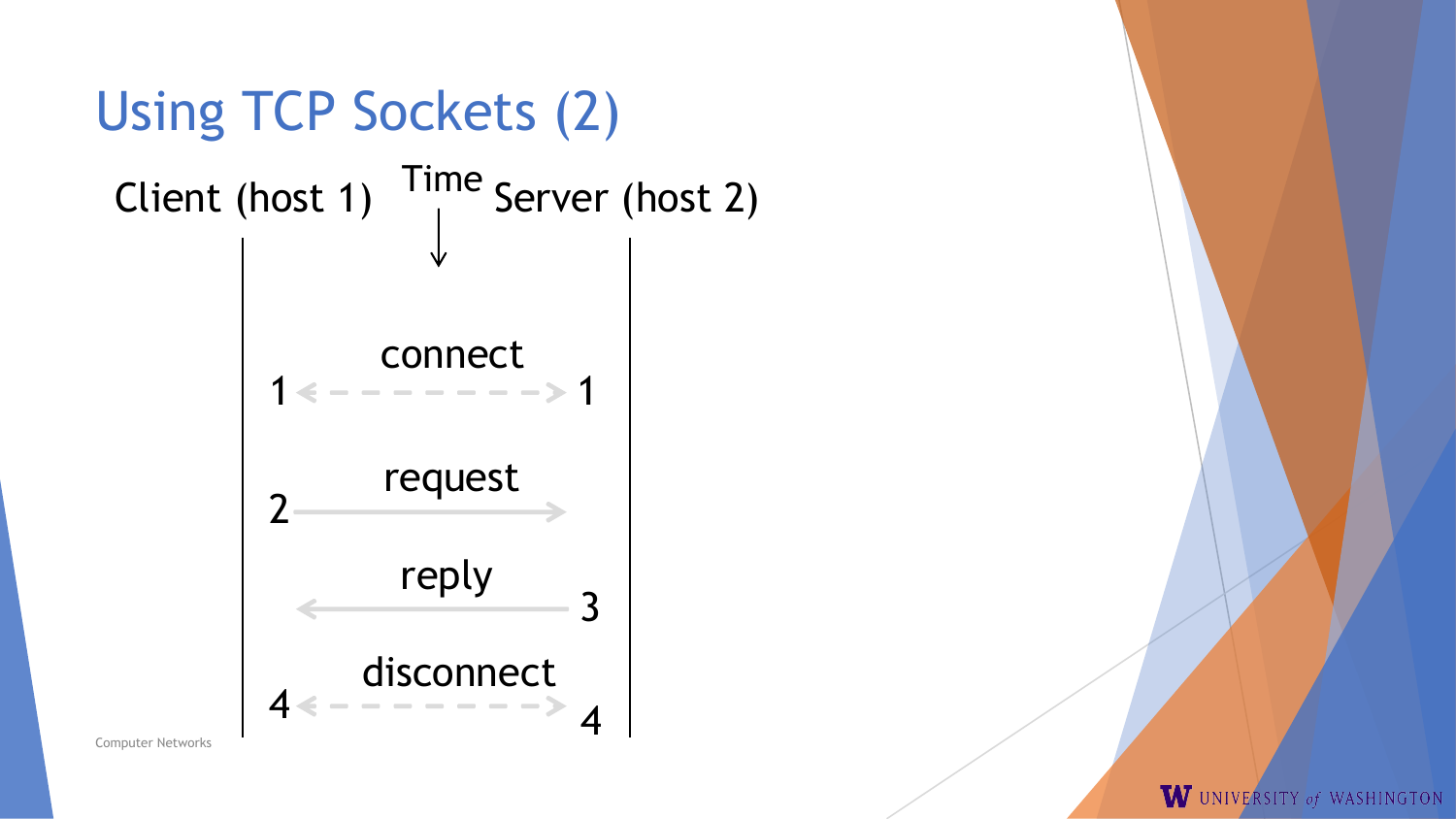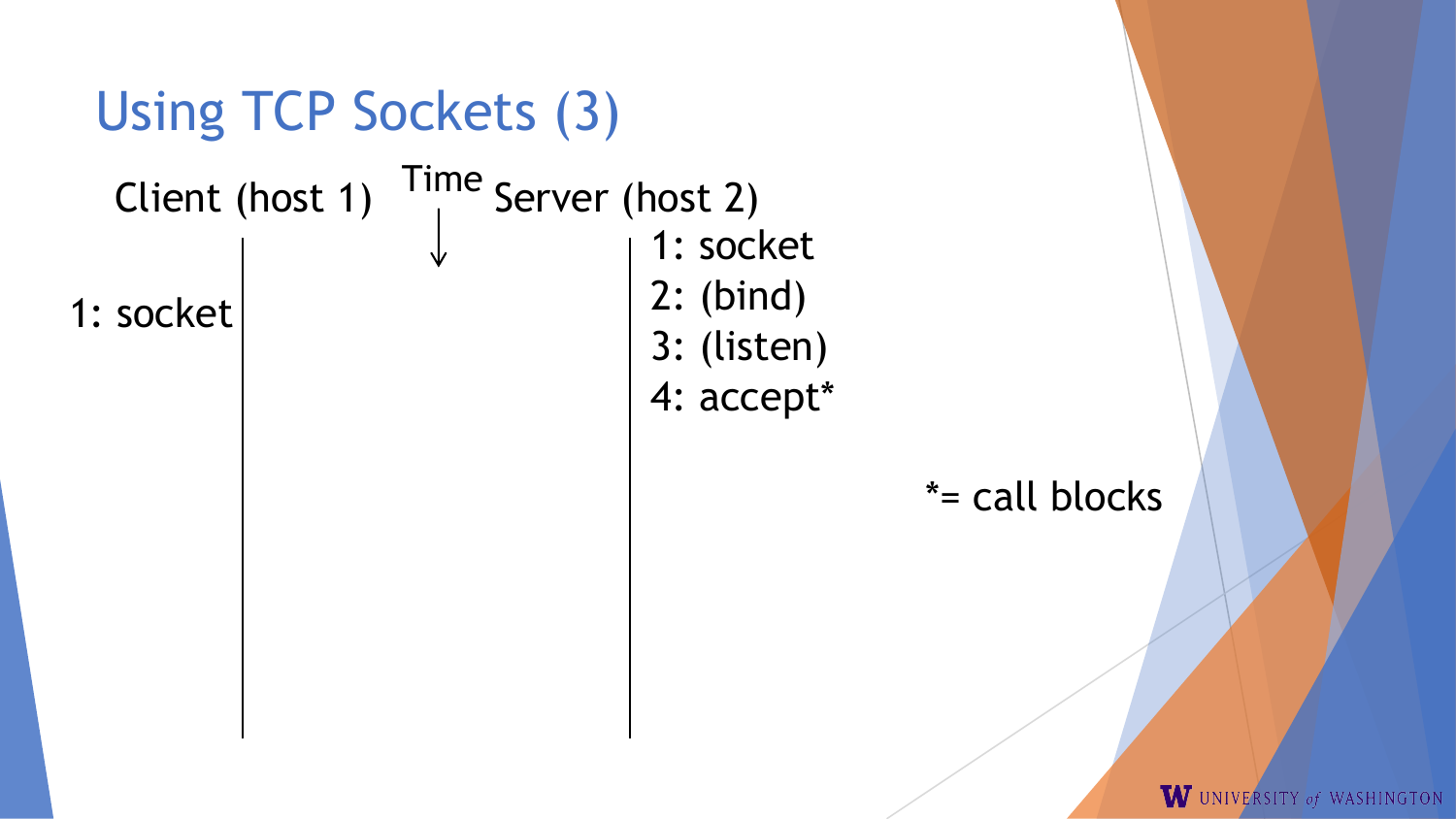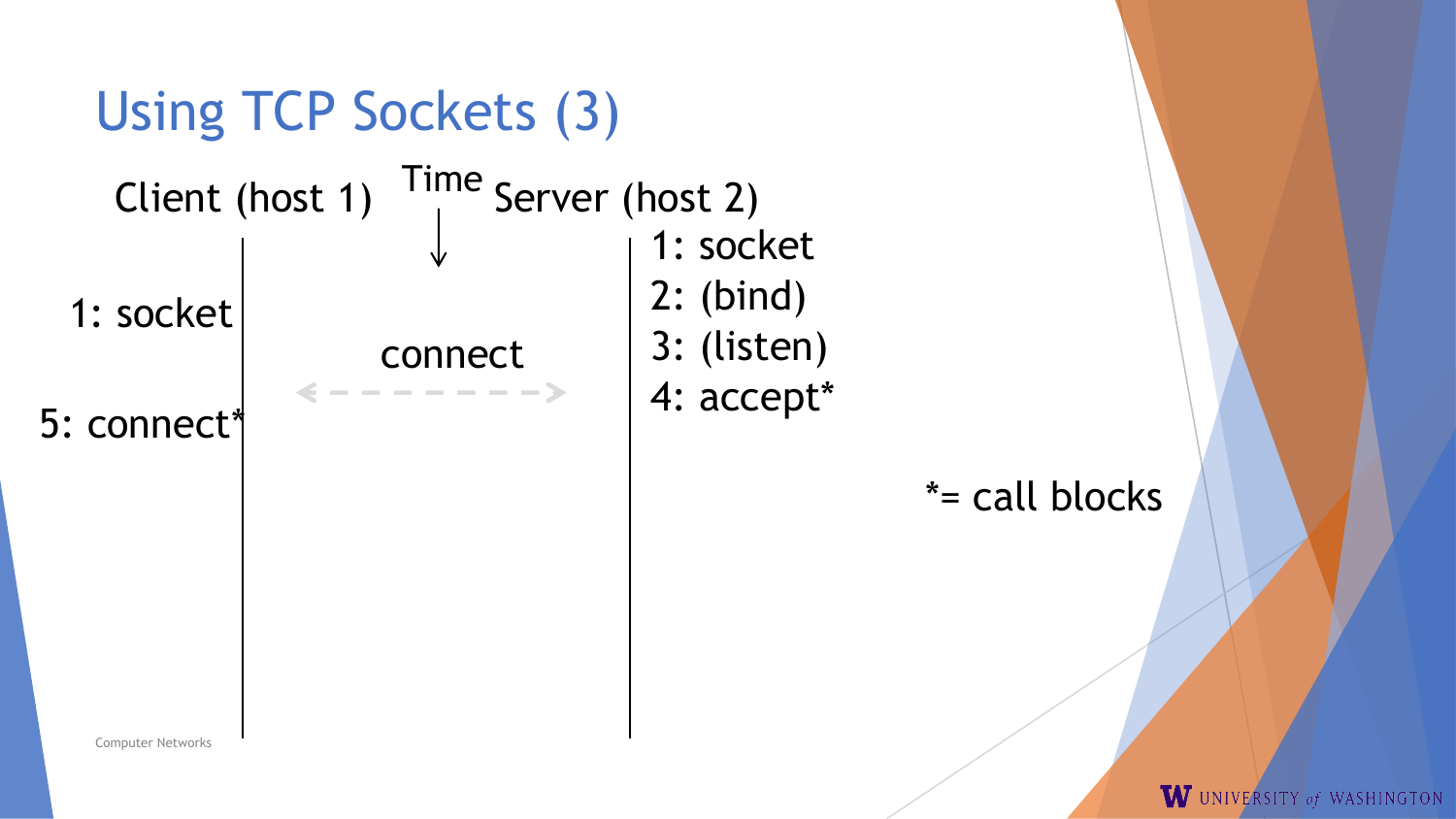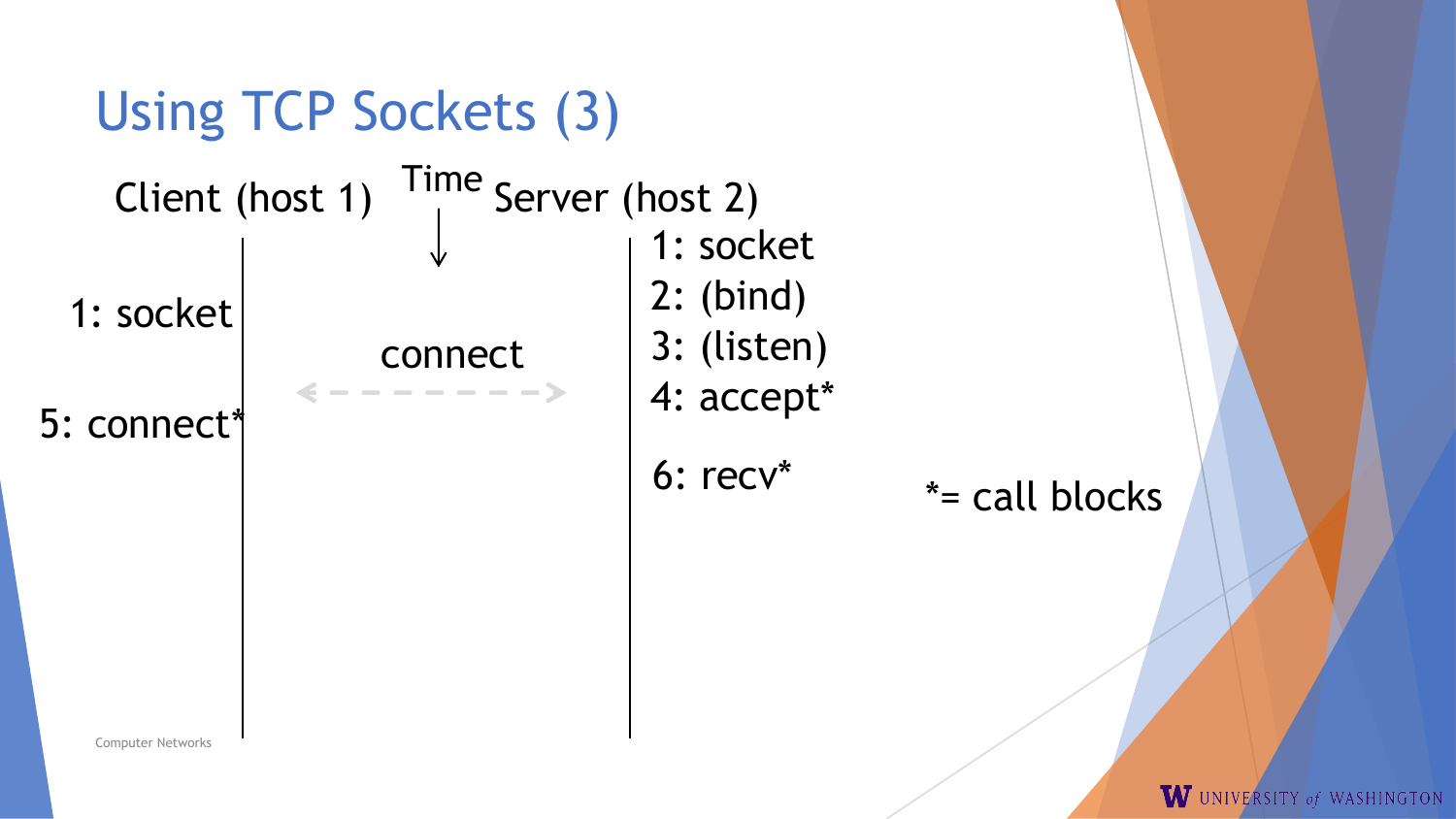![](_page_18_Figure_0.jpeg)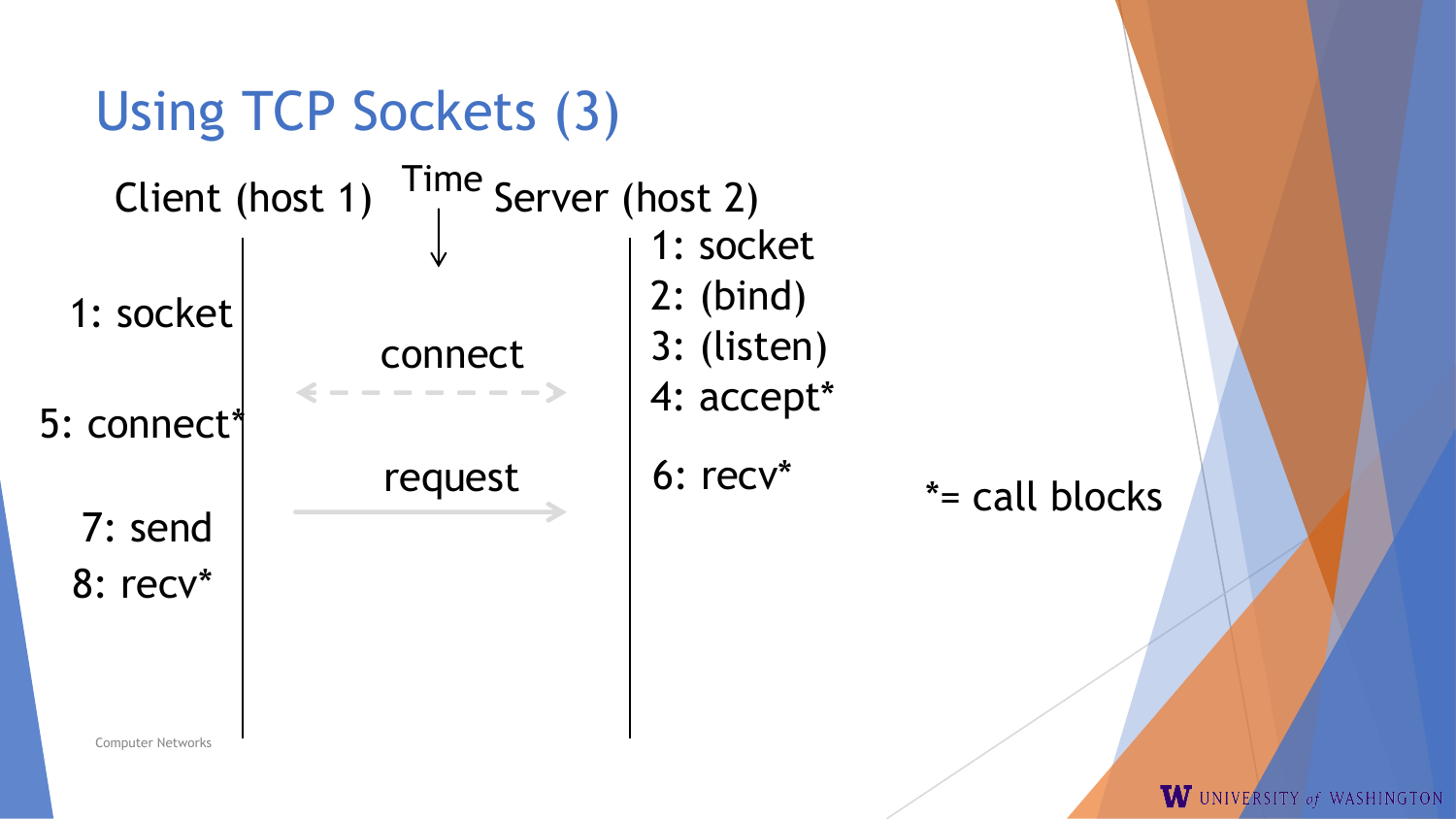![](_page_19_Figure_0.jpeg)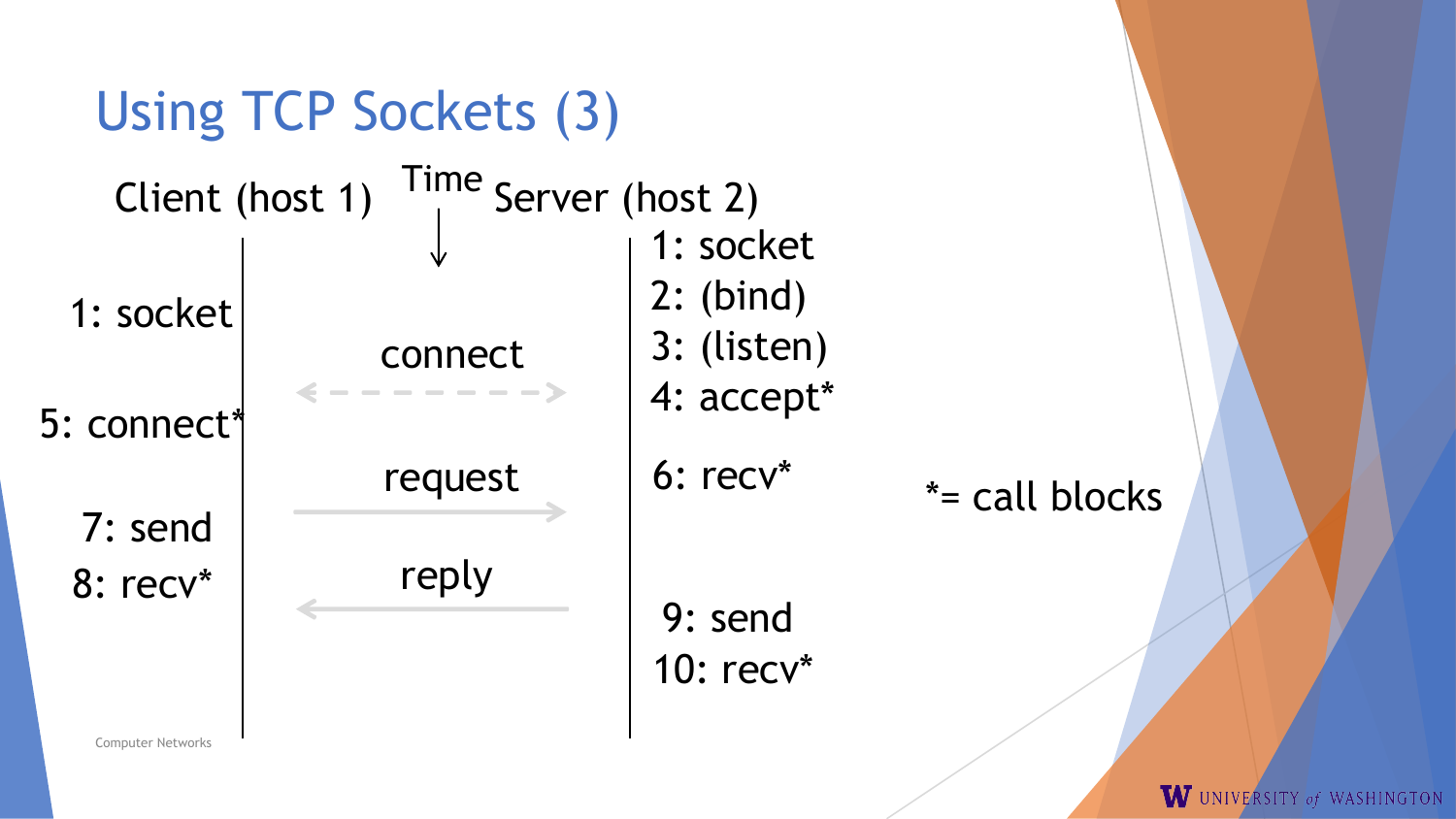![](_page_20_Figure_0.jpeg)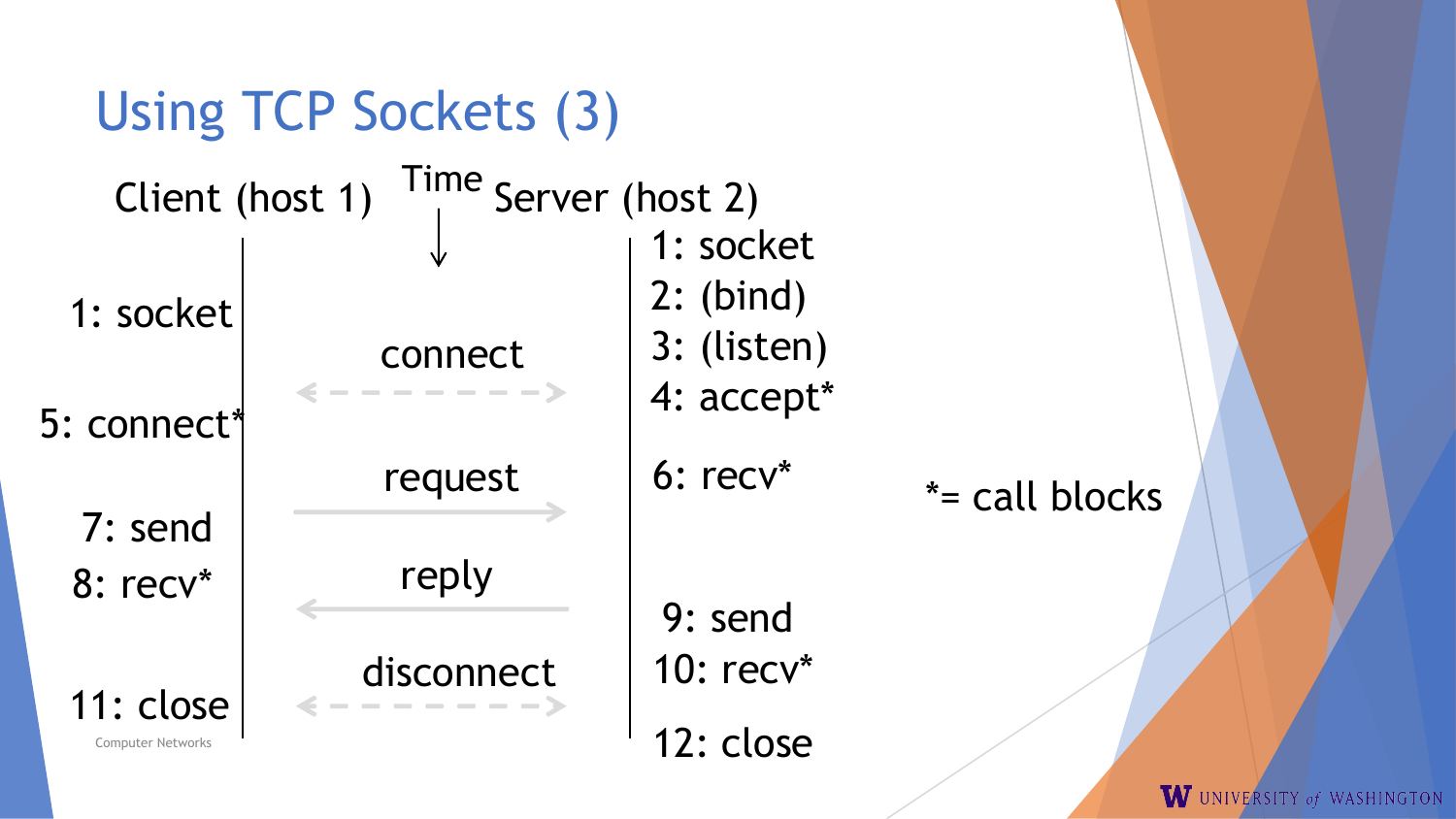![](_page_21_Figure_0.jpeg)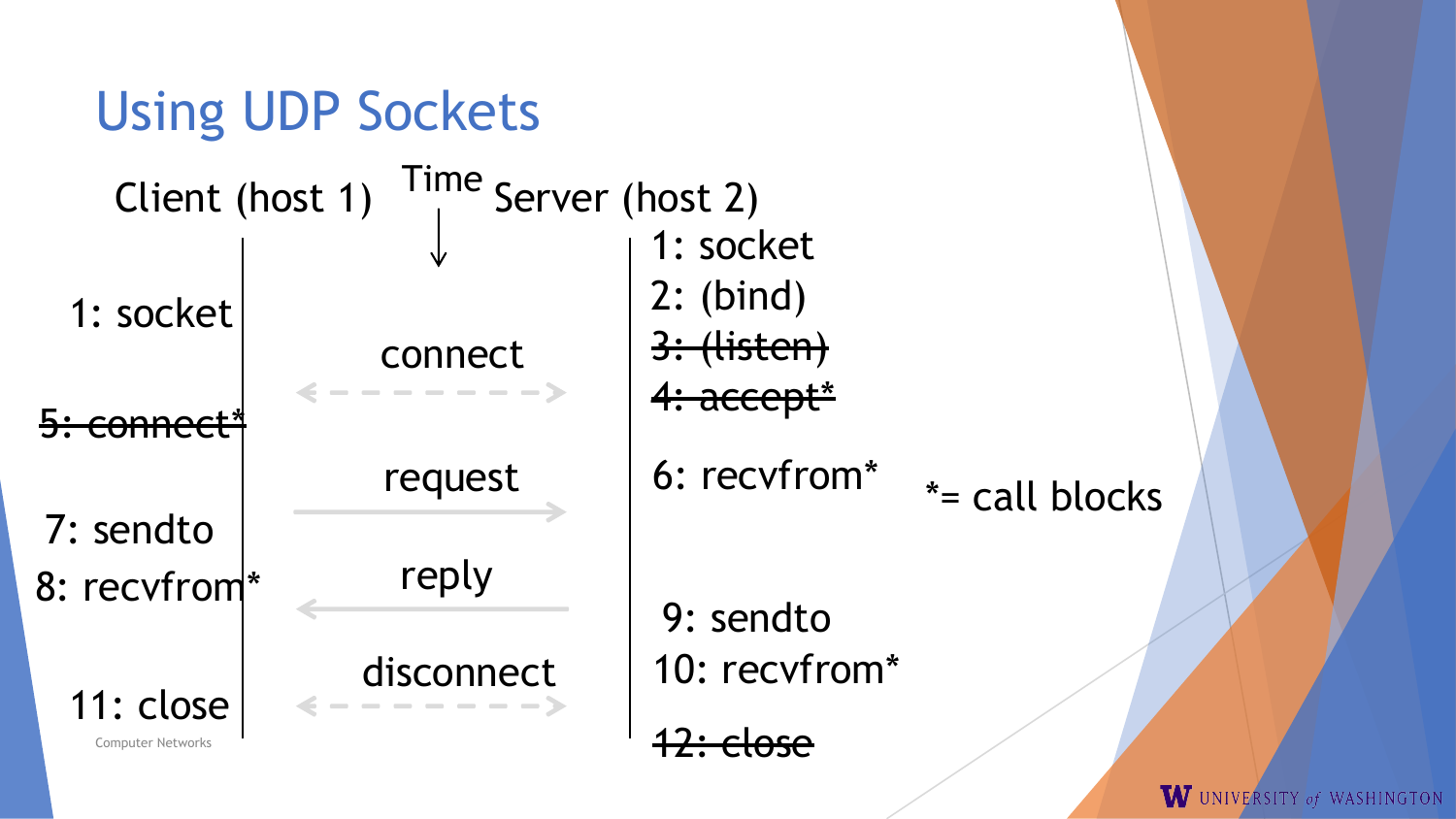### Client Program (outline)

socket() // make socket getaddrinfo() // server and port name // www.example.com:80 connect() // connect to server

send() recv() … close() // send request // await reply [block] // do something with data! // done, disconnect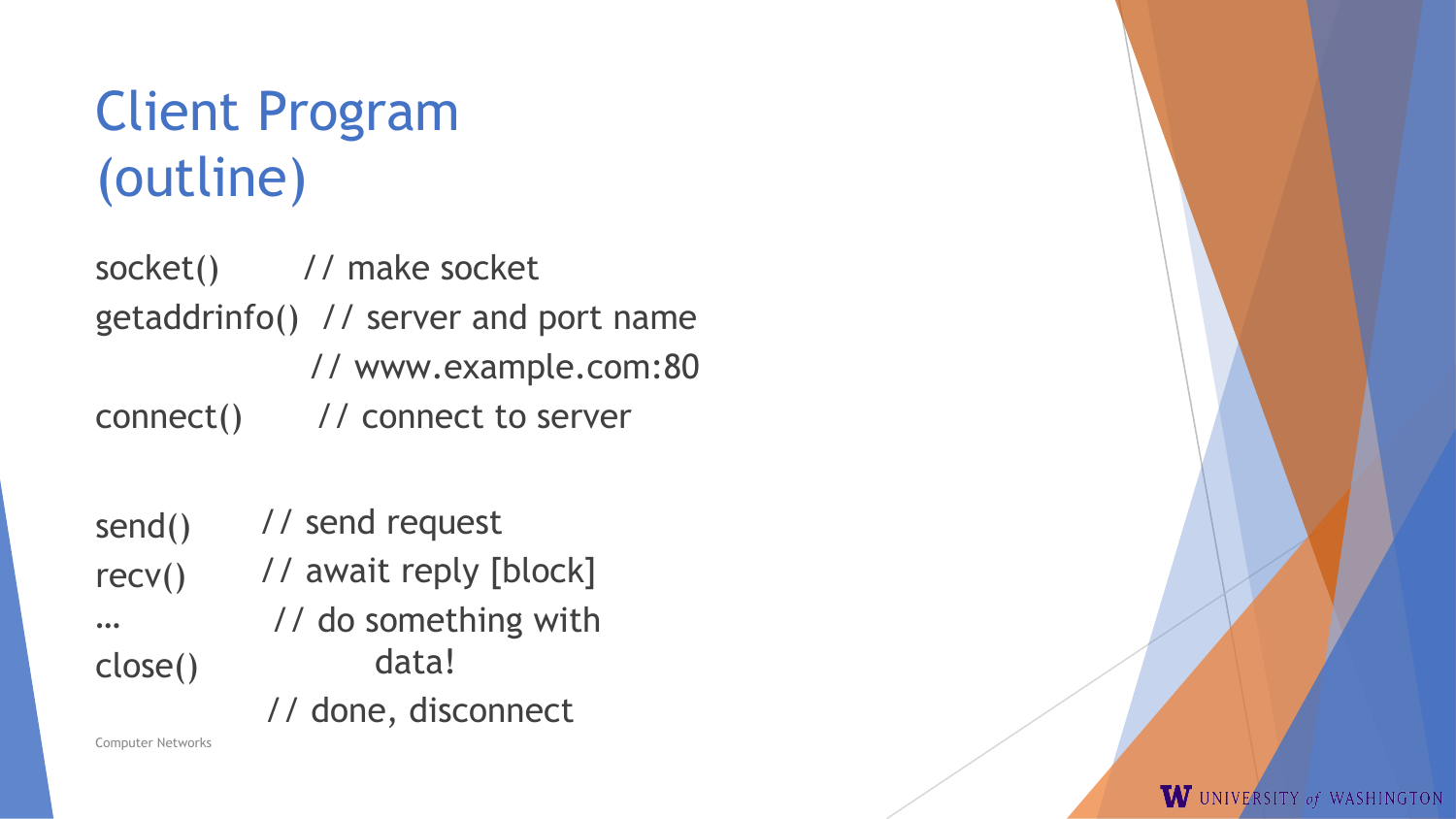## Server Program (outline)

| socket()                | // make socket                                            |
|-------------------------|-----------------------------------------------------------|
| getaddrinfo()<br>bind() | // for port on this host<br>// associate port with socket |
| listen()                | // prepare to accept connections                          |
| accept()                | // wait for a connection [block]                          |
|                         |                                                           |
| recv()                  | // wait for request [block]                               |
| <br>send()              | // send the reply                                         |
|                         | // eventually disconnect                                  |
| close()                 |                                                           |

W UNIVERSITY of WASHINGTON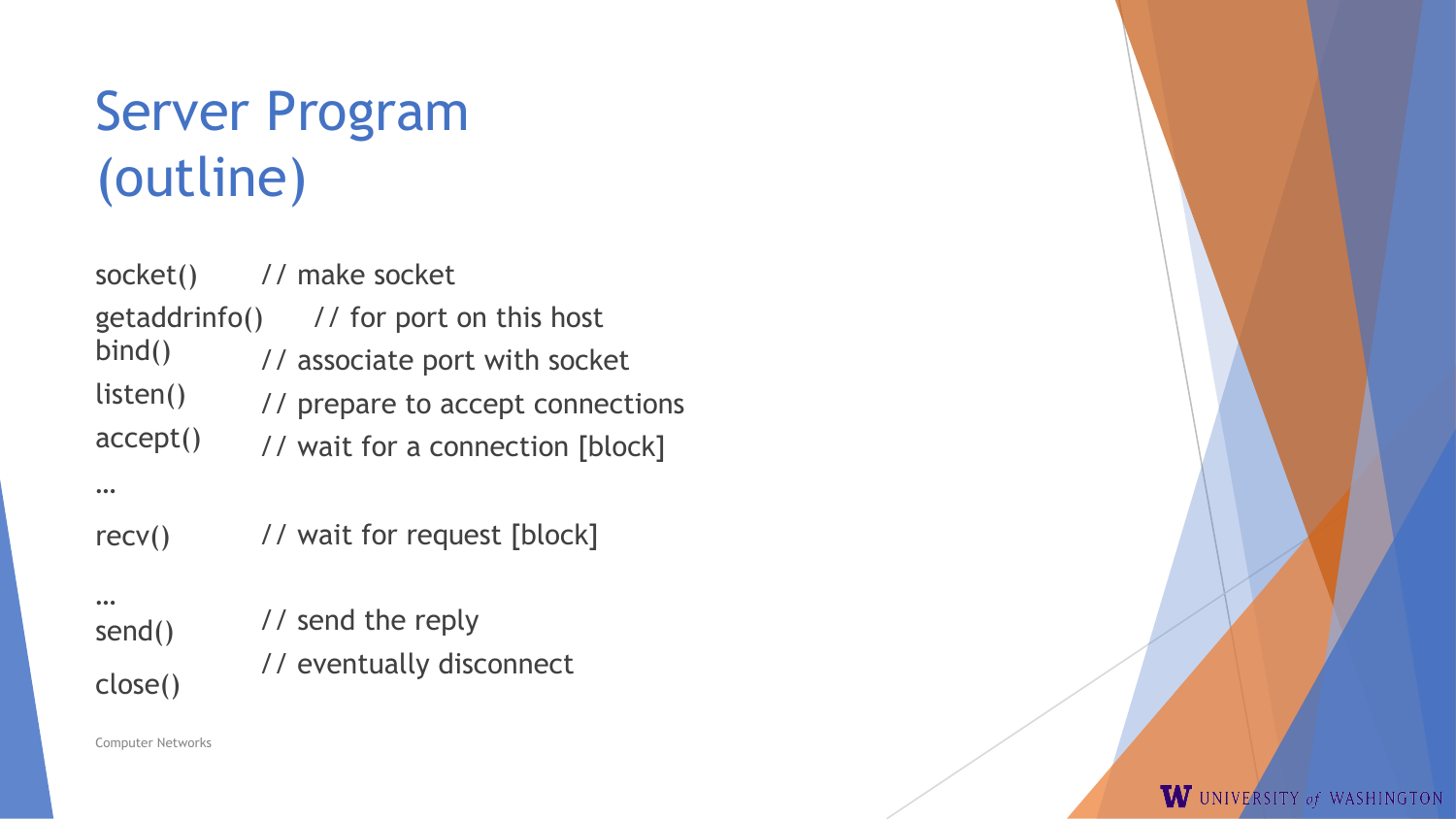### Java Examples with Socket & ServerSocket

#### Server

Computer Networks }

### Client

```
ServerSocket listener = new 
    ServerSocket(9090); try {
       while (true) {
         Socket socket = listener.accept();
         try {
            socket.getInputStream();
         } finally { 
            socket.close();
          }
       }
    }
    finally {
       listener.close();
```
Socket socket = new Socket(server, 9090); out =

new PrintWriter(socket.getOutputStream(), true); socket.close();

- <http://cs.lmu.edu/~ray/notes/javanetexampl>es/
- https://docs.oracle.com/javase/tutorial/net working/datagrams/clientServer.html
- https://docs.oracle.com/javase/tutorial/net working/sockets/index.html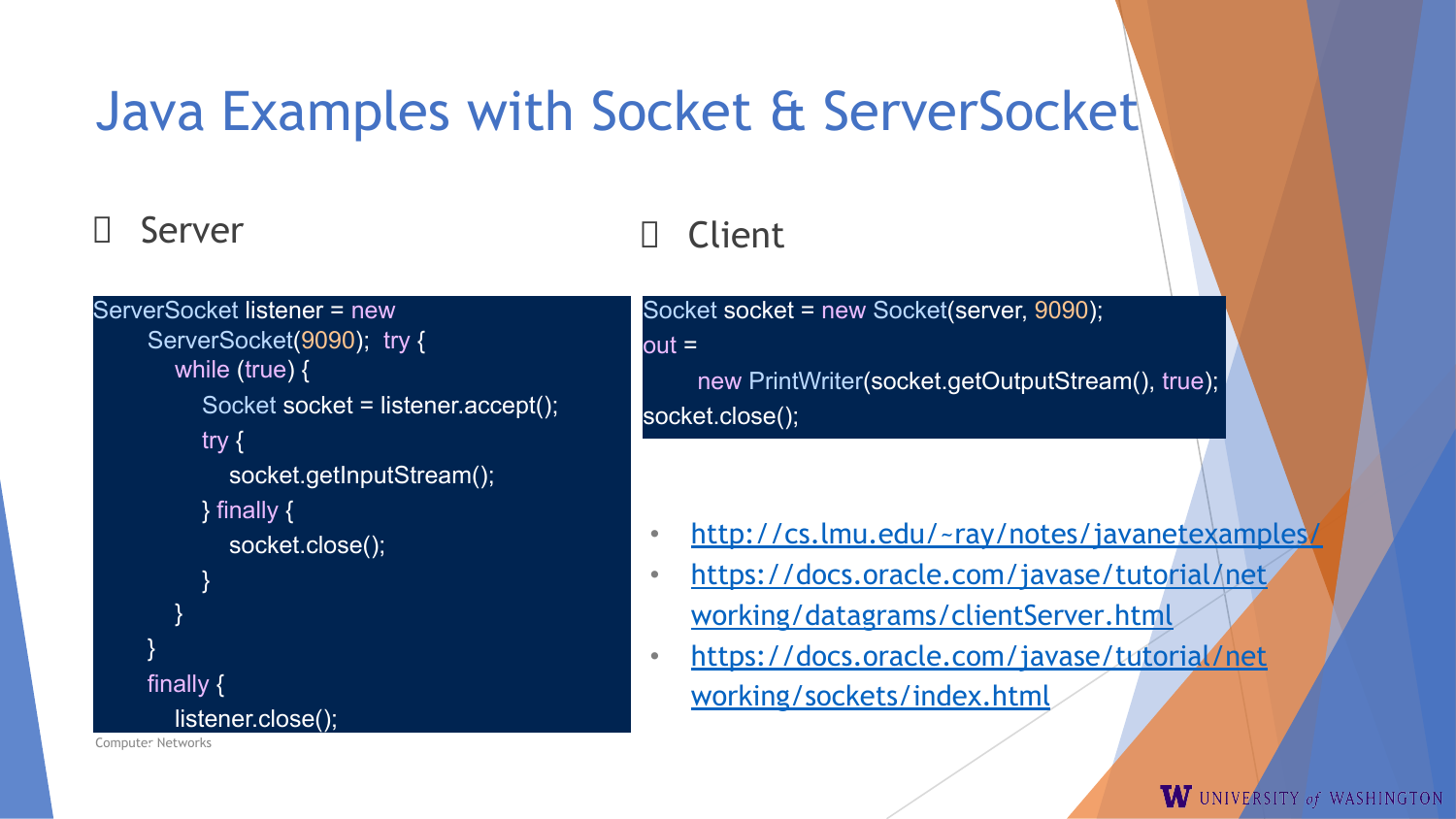### Python Examples with socket

#### Server

### Client

listener = socket.socket(socket.AF\_INET, socket.SOCK\_STREAM)

listener.bind(server\_address)

while True:

try:

```
 connection, client_addr = listener.accept()
try:
```

```
 connection.recv(n_bytes)
finally:
```

```
 connection.close()
```
except:

```
 listener.close()
```
socket = socket.socket(socket.AF\_INET, socket.SOCK\_STREAM) socket.connect(server\_address) socket.sendto(message, server\_address) socket.close();

- [Python socket documentation](https://docs.python.org/3.6/library/socket.html)
- [UDP socket example](https://www.studytonight.com/network-programming-in-python/working-with-udp-sockets)
- [socketserver \(a little overkill\)](https://docs.python.org/3.6/library/socketserver.html)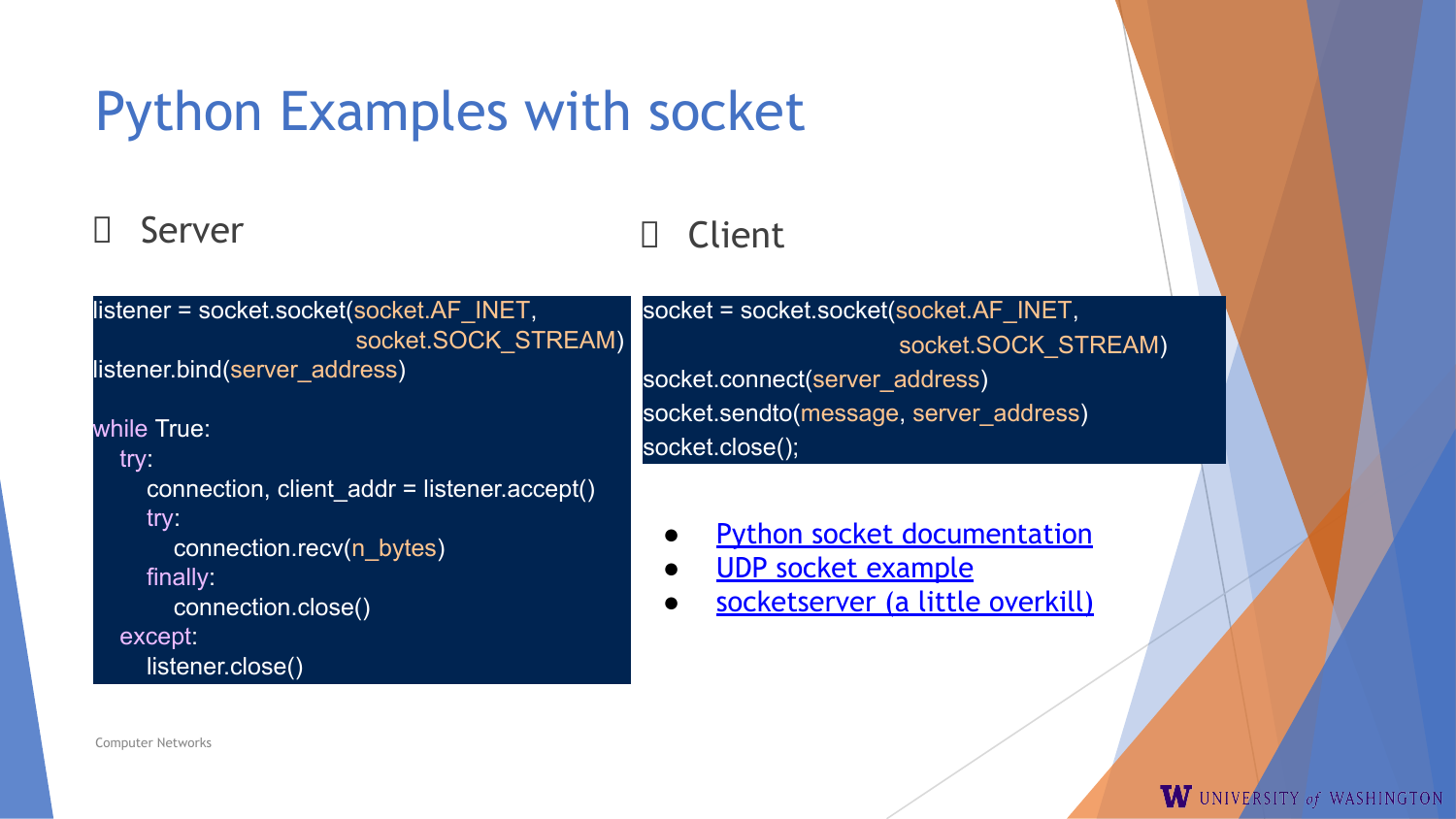### **Traceroute**

- $\Box$  Apps talk to other apps with no real idea of what is inside the network
	- $\Box$  This is good! But you may be curious ...
- D Peeking inside the Network with Traceroute

![](_page_26_Figure_4.jpeg)

![](_page_26_Picture_5.jpeg)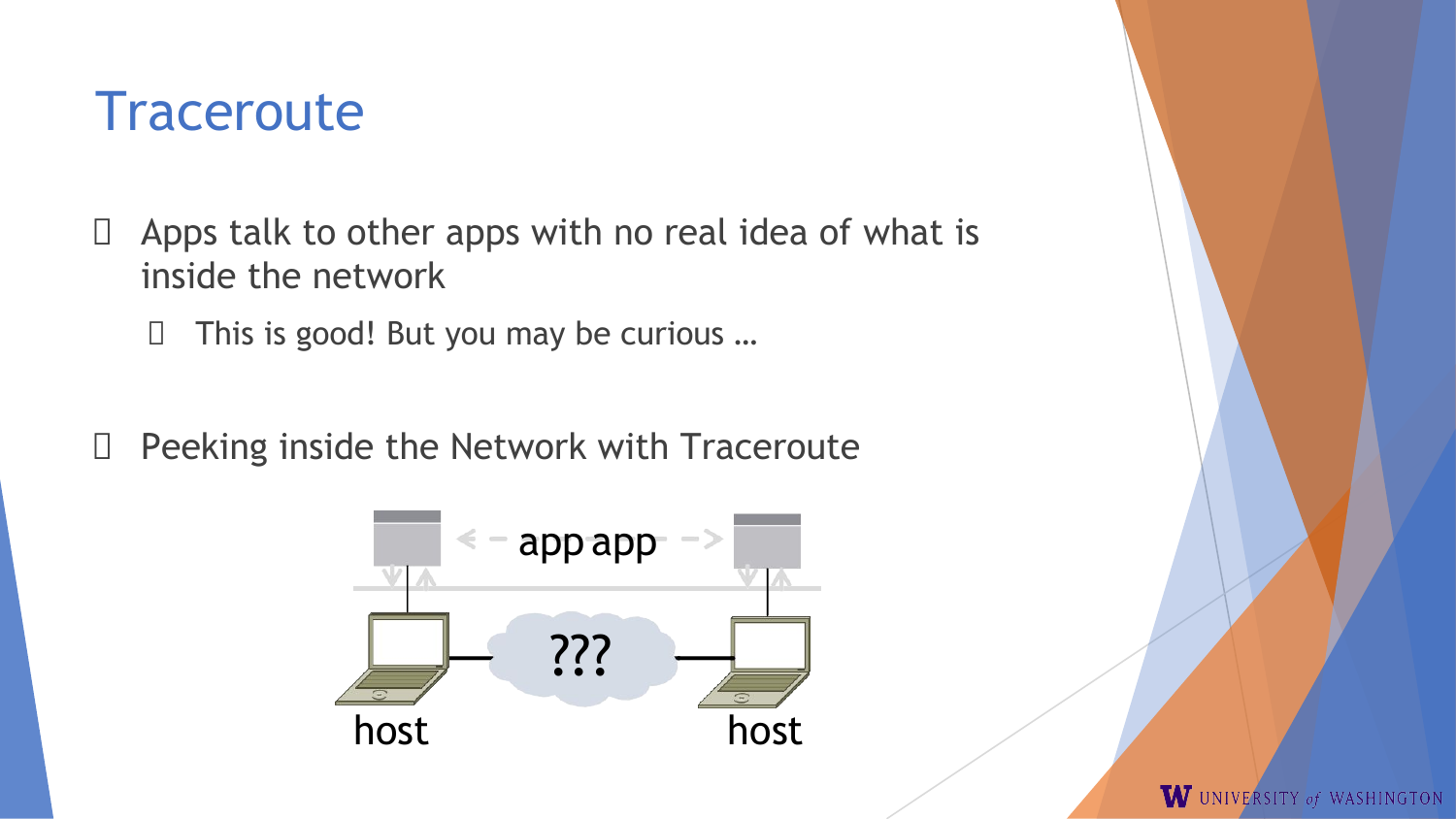### **Traceroute**

- $\Box$  Widely used command-line tool to let hosts peek inside the network
	- On all OSes (tracert on Windows)
	- D Developed by Van Jacobson ~1987
	- $\Box$  Uses a network-network interface (IP) in ways we will explain later

### Van Jacobson

![](_page_27_Picture_6.jpeg)

Credit: Wikipedia

Computer Networks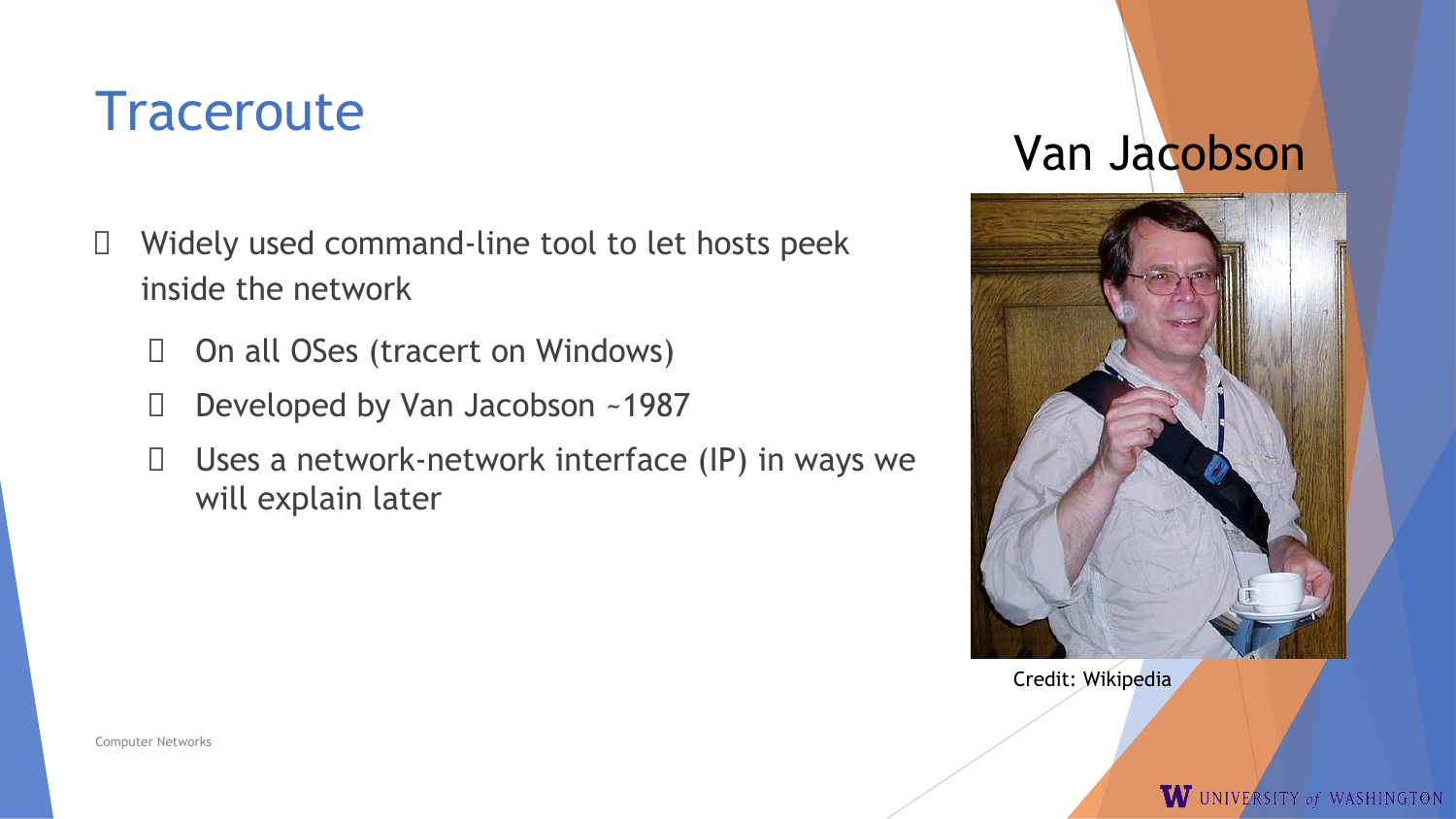### **Traceroute**

- $\Box$  Probes successive hops to find network path
- Core mechanism: Time-To-Live(TTL)
	- $\Box$  TTL == 0 ?
		- Discard data, error (ICMP) report to sender : Continue with TTL-1

. . . WW Local Remote **Host** HostW UNIVERSITY of WASHINGTON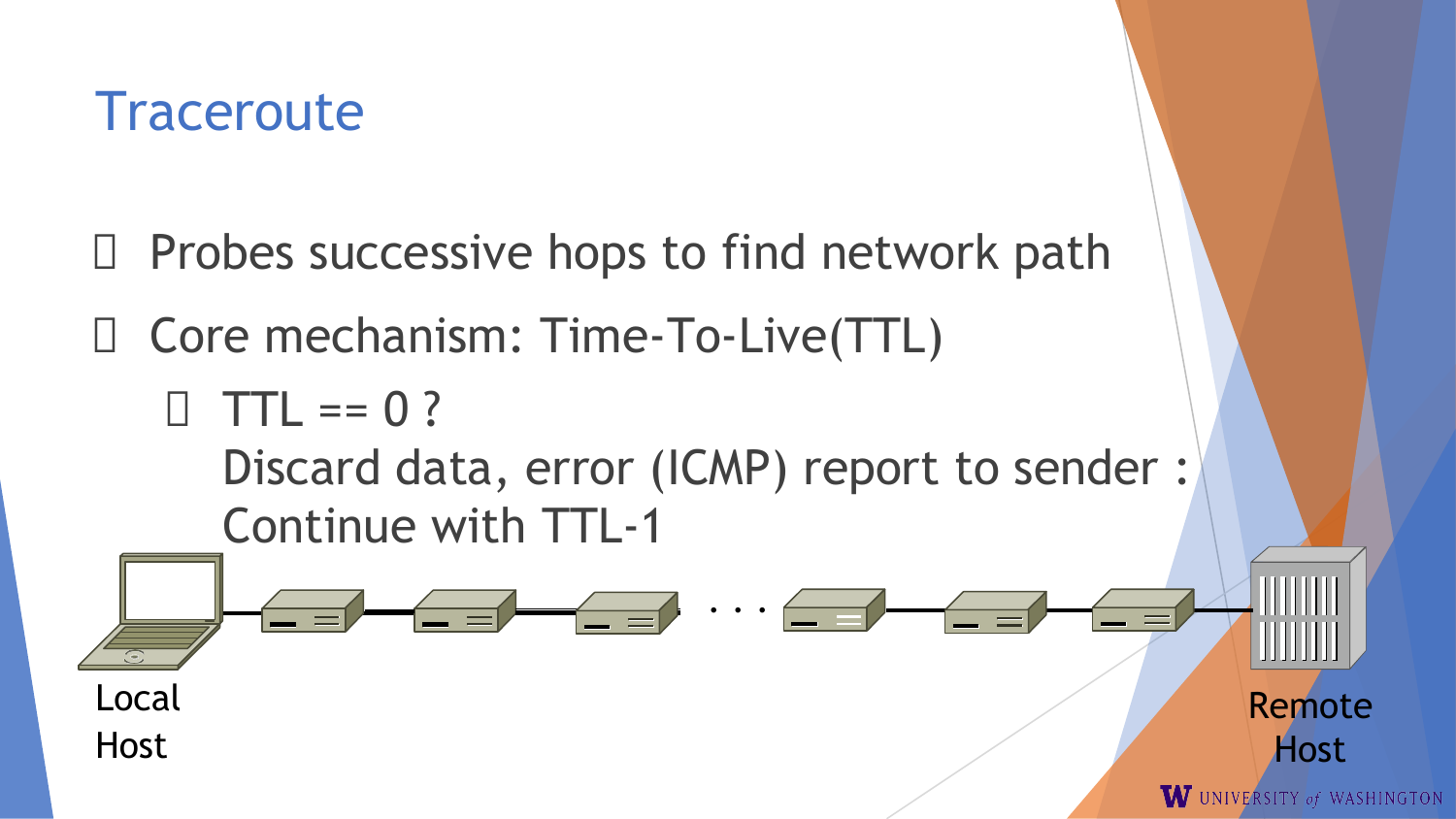![](_page_29_Figure_0.jpeg)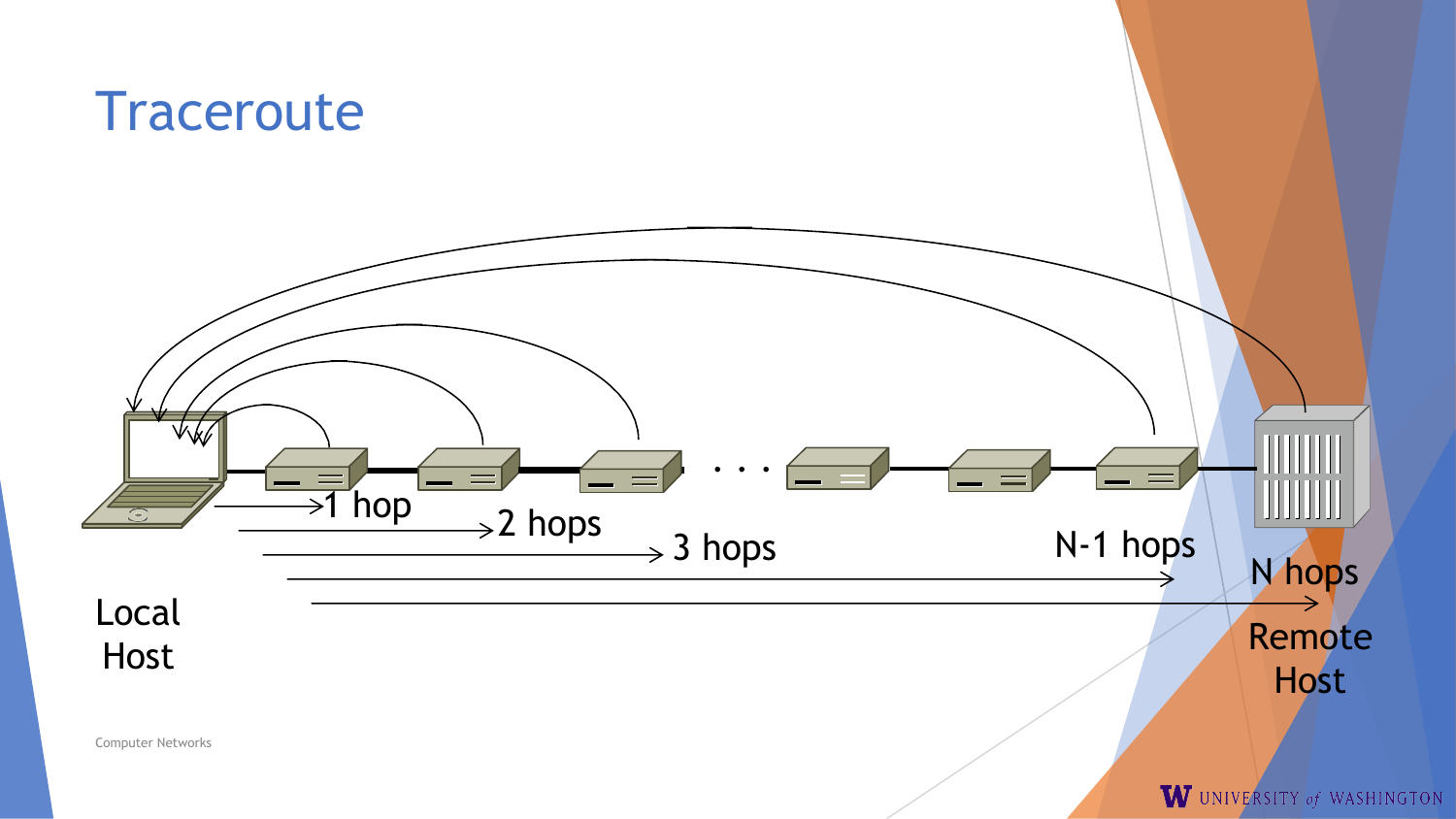### Using Traceroute

 $\Sigma$ **Administrator: Command Prompt**  $\Box$  $\Box$ C:\Users\djw>tracert www.uw.edu ▲ Tracing route to www.washington.edu [128.95.155.134] over a maximum of 30 hops:  $\leq 1$  ms 192.168.1.1  $\frac{1}{2}$  $\frac{2}{3}$  $\frac{4}{5}$  $\mathbf{1}$ ms ms 8  $ms$ 88.Red-80-58-67.staticIP.rima-tde.net [80.58.67.88] 8  $ms$  $ms$ 5 169.Red-80-58-78.staticIP.rima-tde.net [80.58.78.169]  $ms$  $11$  ms  $16$  ms 217. Red-80-58-87. static IP. rima-tde.net [80.58.87.217]  $12$  ms 12  $ms$  $13$  ms  $11$  ms 5 ms  $6<sub>ms</sub>$ et-1-0-0-1-101-GRTBCNES1.red.telefonica-wholesale.net [94.142.103.20  $51$  $\equiv$ 6  $40ms$  $38$  ms  $38$  ms 176.52.250.226 7 106  $136$  ms xe-6-0-2-0-grtnycpt2.red.telefonica-wholesale.net [213.140.43.9]  $108$  ms  $ms$  $\frac{8}{10}$ 180 ms 179  $ms$  $182$  ms Xe9-2-0-0-grtpaopx2.red.telefonica-wholesale.net [94.142.118.178] 178 175  $ms$  $176$  ms te-4-2.carl.SanJose2.Level3.net [4.59.0.225]  $ms$ 190 186  $187$  ms vlan80.csw3.SanJose1.Level3.net [4.69.152.190]  $ms$  $ms$  $11213$ <br> $13415$ <br> $1510$ 185 185  $187$  ms ae-82-82.ebr2.SanJose1.Level3.net [4.69.153.25]  $ms$  $ms$ 268  $205$  ms  $207$  ms ae-7-7.ebr1.Seattle1.Level3.net [4.69.132.50]  $ms$ 334 ms 202  $ms$  $195$  ms ae-12-51.car2.Seattle1.Level3.net [4.69.147.132]  $195$  ms PACIFIC-NOR.car2.Seattle1.Level3.net [4.53.146.142] 196  $ms$  $195$  ms 197  $195$  ms  $ms$  $196$  ms ae0--4000.iccr-sttlwa01-02.infra.pnw-gigapop.net [209.124.188.132] v14000.uwbr-ads-01.infra.washington.edu [209.124.188.133]  $196$  ms 196  $ms$  $195$  ms Request timed out.  $\ast$  $\ast$  $\ast$ 18  $201$  ms  $194$  ms  $196$  ms ae4--583.uwar-ads-1.infra.washington.edu [128.95.155.131] 19  $197$  ms www1.cac.washington.edu [128.95.155.134]  $196$  ms  $195$  ms Trace complete.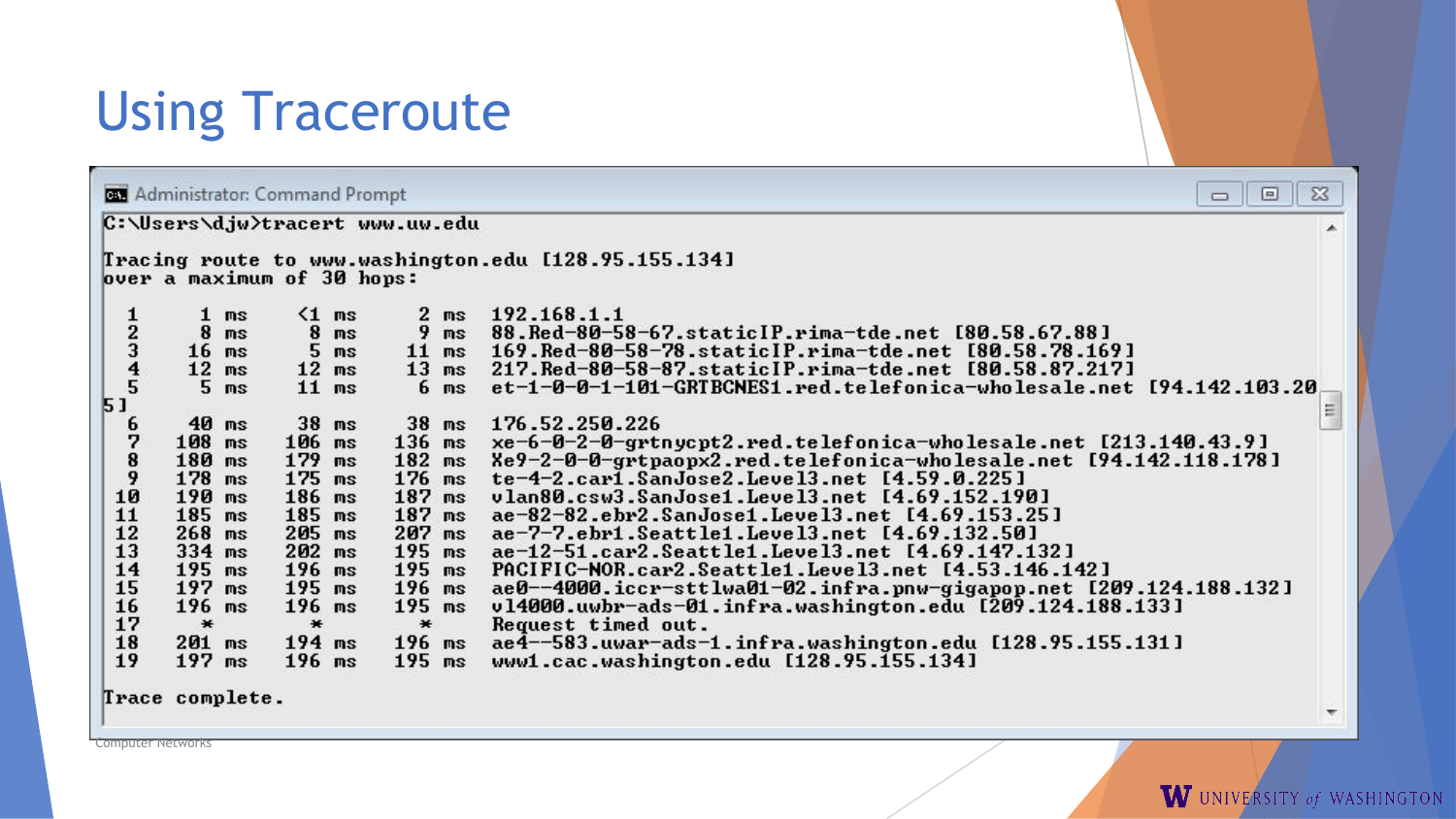### Using Traceroute

 $\Sigma$ **Administrator: Command Prompt**  $\Box$  $\Box$ C:\Users\djw>tracert www.uw.edu ▲ Tracing route to www.washington.edu [128.95.155.134] over a maximum of 30 hops:  $\mathbf{1}$  $\leq 1$  ms  $\mathbf{2}$ 192.168.1.1  $12345$ ms ms 88.Red-80-58-67.staticIP.rima-tde.net [80.58.67.88] 8 8  $ms$  $ms$  $ms$ 5 169.Red-80-58-78.staticIP.rima-tde.net [80.58.78.169]  $ms$  $11$  ms  $16$  ms  $12$  ms 12  $ms$  $13$  ms 217. Red-80-58-87. static IP. rima-tde.net [80.58.87.217] 5 ms  $11$  ms  $6<sub>ms</sub>$ et-1-0-0-1-101-GRTBCNES1.red.telefonica-wholesale.net [94.142.103.20  $51$  $\equiv$ 6  $40ms$  $38$  ms  $38$  ms 176.52.250.226 7 106  $136$  ms xe-6-0-2-0-grtnycpt2.red.telefonica-wholesale.net [213.140.43.9]  $108$  ms  $ms$  $\frac{8}{10}$ 180 ms 179  $182$  ms Xe9-2-0-0-grtpaopx2.red.telefonica-wholesale.net [94.142.118.178]  $ms$ 178 175  $ms$  $176$  ms te-4-2.carl.SanJose2.Level3.net [4.59.0.225]  $ms$ 190 186  $ms$  $187$  ms vlan80.csw3.SanJose1.Level3.net [4.69.152.190]  $ms$  $11213$ <br> $13415$ <br> $1510$ 185  $ms$ 185  $ms$  $187$  ms ae-82-82.ebr2.SanJose1.Level3.net [4.69.153.25] 268  $205$  ms  $207$  ms ae-7-7.ebr1.Seattle1.Level3.net [4.69.132.50]  $ms$ 334 ms 202 195 ms ae-12-51.car2.Seattle1.Level3.net [4.69.147.132]  $ms$ 195 PACIFIC-NOR.car2.Seattle1.Level3.net [4.53.146.142]  $ms$ 196  $ms$  $195$  ms 197  $\mathbf{m}$ s  $195$  ms  $196$  ms ae0--4000.iccr-sttlwa01-02.infra.pnw-gigapop.net [209.124.188.132]  $196$  ms 196  $ms$  $195$  ms ul4000.uwbr-ads-01.infra.washington.edu [209.124.188.133]  $\ast$  $\ast$  $\ast$ Request timed out.  $\frac{18}{19}$ ae4--583.uwar-ads-1.infra.washington.edu [128.95.155.131]  $201$  ms  $194$  ms  $196$  ms  $197$  ms  $196$  ms 195 ms www1.cac.washington.edu [128.95.155.134] **Hop RTT 1 RTT 2 RTT 3 IP**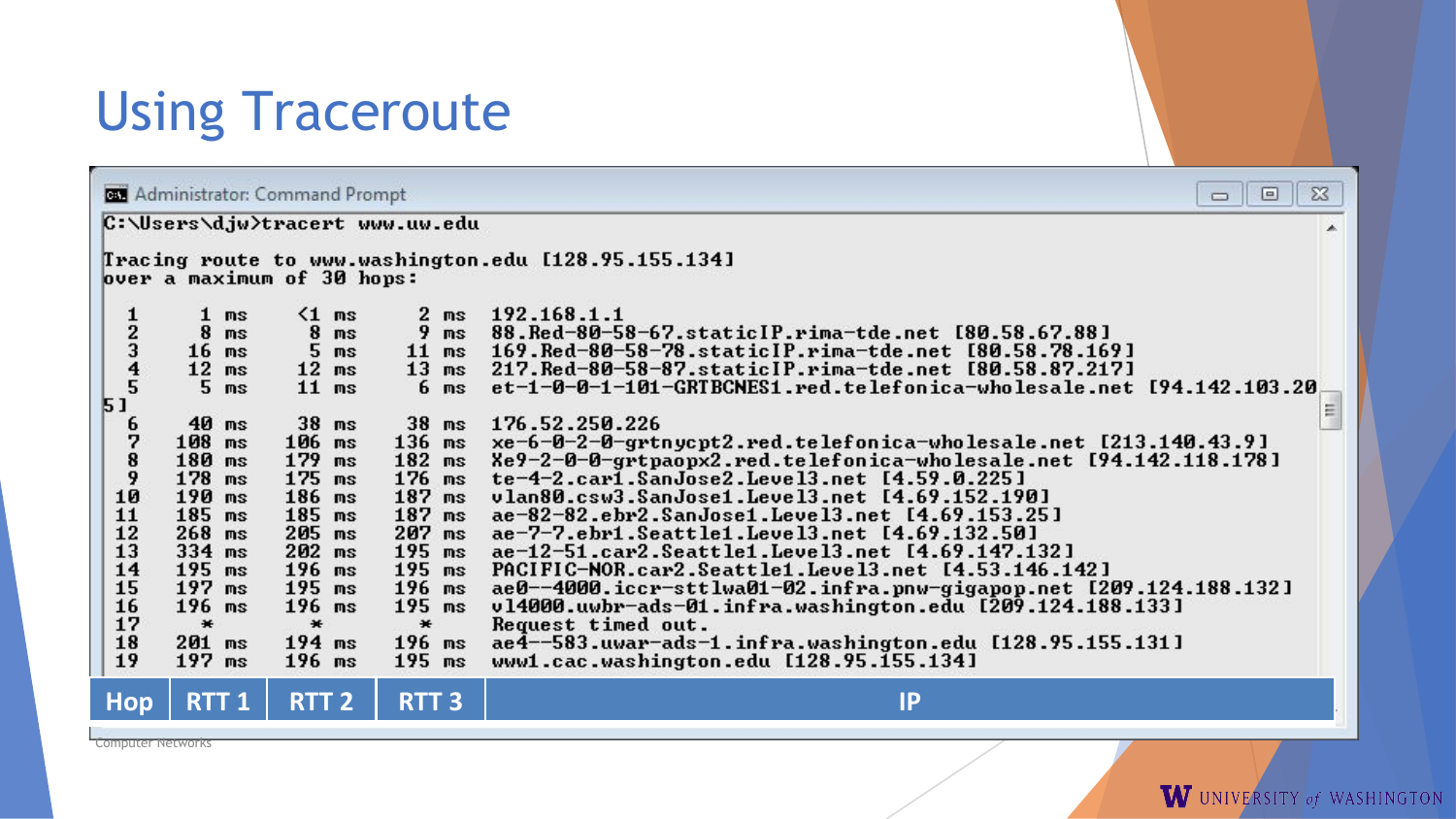### Using Traceroute

| $\Sigma$<br><b>B.</b> Administrator: Command Prompt<br>回<br>$\Box$           |                                                                                                                            |                                                                                                                           |                                                                                                                 |                                                                                                                                                                                                                                                                                                                                                                                                                                                                                                                                                                    |  |  |  |  |
|------------------------------------------------------------------------------|----------------------------------------------------------------------------------------------------------------------------|---------------------------------------------------------------------------------------------------------------------------|-----------------------------------------------------------------------------------------------------------------|--------------------------------------------------------------------------------------------------------------------------------------------------------------------------------------------------------------------------------------------------------------------------------------------------------------------------------------------------------------------------------------------------------------------------------------------------------------------------------------------------------------------------------------------------------------------|--|--|--|--|
| C:\Users\djw>tracert www.uw.edu                                              |                                                                                                                            |                                                                                                                           |                                                                                                                 |                                                                                                                                                                                                                                                                                                                                                                                                                                                                                                                                                                    |  |  |  |  |
| Tracing route to www.washington.edu [128.95.155.134]                         |                                                                                                                            |                                                                                                                           |                                                                                                                 |                                                                                                                                                                                                                                                                                                                                                                                                                                                                                                                                                                    |  |  |  |  |
| over a maximum of 30 hops:                                                   |                                                                                                                            |                                                                                                                           |                                                                                                                 |                                                                                                                                                                                                                                                                                                                                                                                                                                                                                                                                                                    |  |  |  |  |
| $\begin{array}{c} 1 \\ 2 \\ 3 \\ 4 \\ 5 \end{array}$<br>51<br>6<br>789<br>10 | 1 <sub>ms</sub><br>8<br>ms<br>$16$ ms<br>$12$ ms<br>5 <sub>ms</sub><br>$40$ ms<br>108 ms<br>180 ms<br>$178$ ms<br>$190$ ms | $\leq 1$ ms<br>8<br>ms<br>5 <sub>ms</sub><br>$12$ ms<br>$11$ ms<br>$38$ ms<br>106 ms<br>179<br>ms<br>$175$ ms<br>$186$ ms | 2 ms<br>9<br>ms<br>11<br>ms<br>13<br>6 <sub>ms</sub><br>$38$ ms<br>$136$ ms<br>$182$ ms<br>$176$ ms<br>$187$ ms | 192.168.1.1<br>88.Red-80-58-67.staticIP.rima-tde.net [80.58.67.88]<br>169.Red-80-58-78.staticIP.rima-tde.net [80.58.78.169]<br>ms 217.Red-80-58-87.staticIP.rima-tde.net [80.58.87.217]<br>et-1-0-0-1-101-GRTBCNES1.red.telefonica-wholesale.net [94.142.103.20<br>$\equiv$<br>176.52.250.226<br>xe-6-0-2-0-grtnycpt2.red.telefonica-wholesale.net [213.140.43.9]<br>Xe9-2-0-0-grtpaopx2.red.telefonica-wholesale.net [94.142.118.178]<br>te-4-2.car1.SanJose2.Level3.net [4.59.0.225]<br><b>Router settings</b><br>vlan80.csw3.SanJose1.Level3.net [4.69.152.190] |  |  |  |  |
| 11<br>12                                                                     | $185$ ms<br>$960 -$                                                                                                        | $185$ ms<br>$20E$ mm                                                                                                      | $\frac{187}{202}$ ms                                                                                            | ae-82-82.ebr2.SanJose1.Level3.net [4.69.153.25]                                                                                                                                                                                                                                                                                                                                                                                                                                                                                                                    |  |  |  |  |
| $\vert$ 13                                                                   | $334$ ms                                                                                                                   | $202$ ms                                                                                                                  |                                                                                                                 | affect results<br>195 ms ae-12-51.car2.Seattle1.Level3.net [4.69.147.132]                                                                                                                                                                                                                                                                                                                                                                                                                                                                                          |  |  |  |  |
| <b>IT</b><br>15<br>ᅭ                                                         | <b>173 IBS</b><br>$197$ ms<br>$106$ mo                                                                                     | <b>TIO HS</b><br>$195$ ms<br>$106$ mo                                                                                     | $196$ ms<br>$10F$ <sub>mo</sub>                                                                                 | 173 WS froifig nuntuary seattle . Developmet 19.33.190.142]<br>ae0--4000.iccr-sttlwa01-02.infra.pnw-gigapop.net [209.124.188.132]<br>ul4000 uubu-ade-01 iefra.washington.edu [209.124.188.133]                                                                                                                                                                                                                                                                                                                                                                     |  |  |  |  |
| 17<br>10<br>19                                                               | $\ast$<br><b>ZUL IIS</b><br>$197$ ms                                                                                       | $\ast$<br><b>TYPE US</b><br>$196$ ms                                                                                      | $\ast$<br><b>170 BS</b><br>$195$ ms                                                                             | Request timed out.<br>aei 565.uwar aus i.infra.washington.edu [128.95.155.131]<br>www1.cac.washington.edu [128.95.155.134]                                                                                                                                                                                                                                                                                                                                                                                                                                         |  |  |  |  |
|                                                                              |                                                                                                                            |                                                                                                                           |                                                                                                                 |                                                                                                                                                                                                                                                                                                                                                                                                                                                                                                                                                                    |  |  |  |  |

Trace complete.

**Computer Networks** 

 $\overline{\nabla}$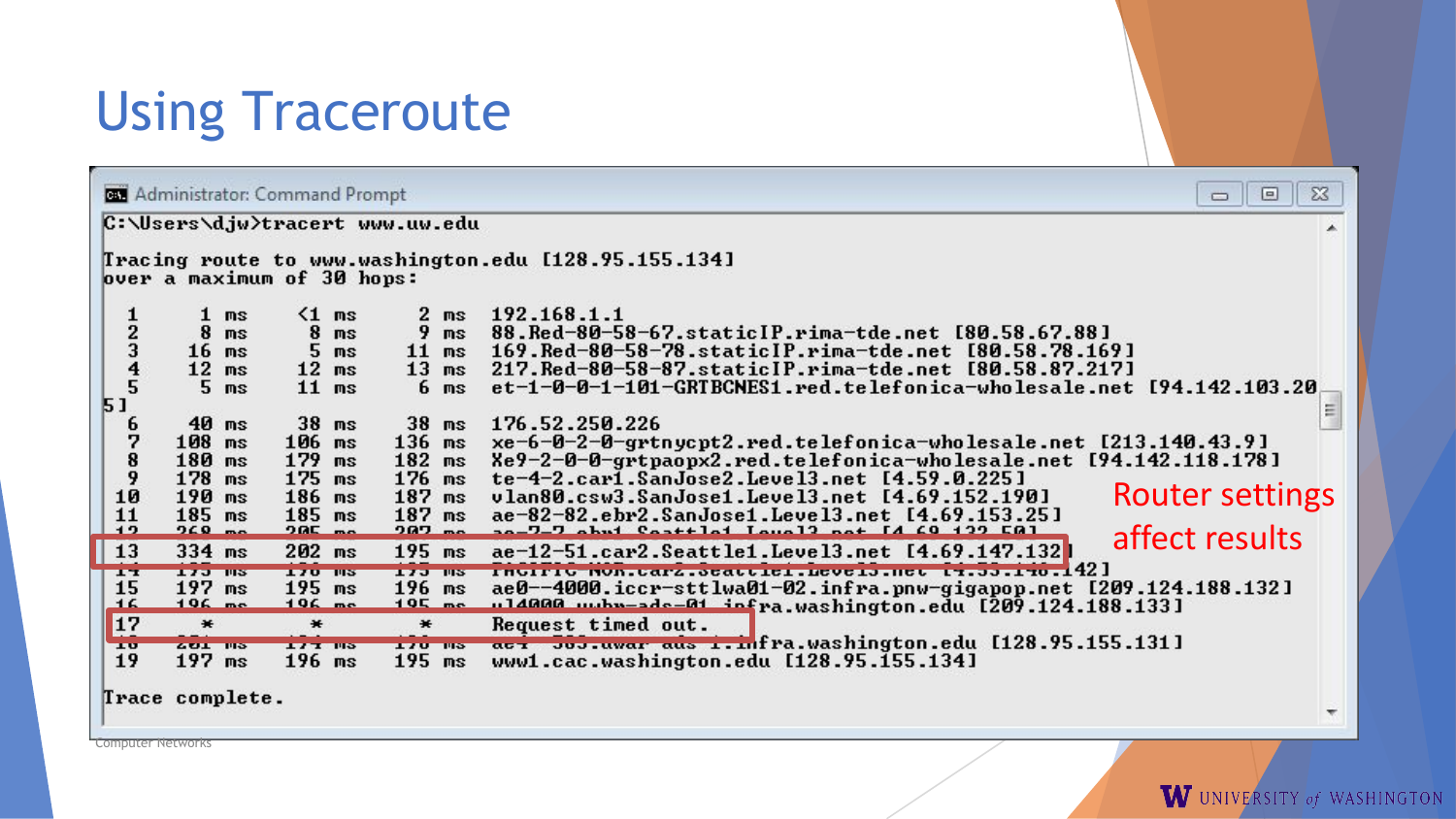![](_page_33_Figure_0.jpeg)